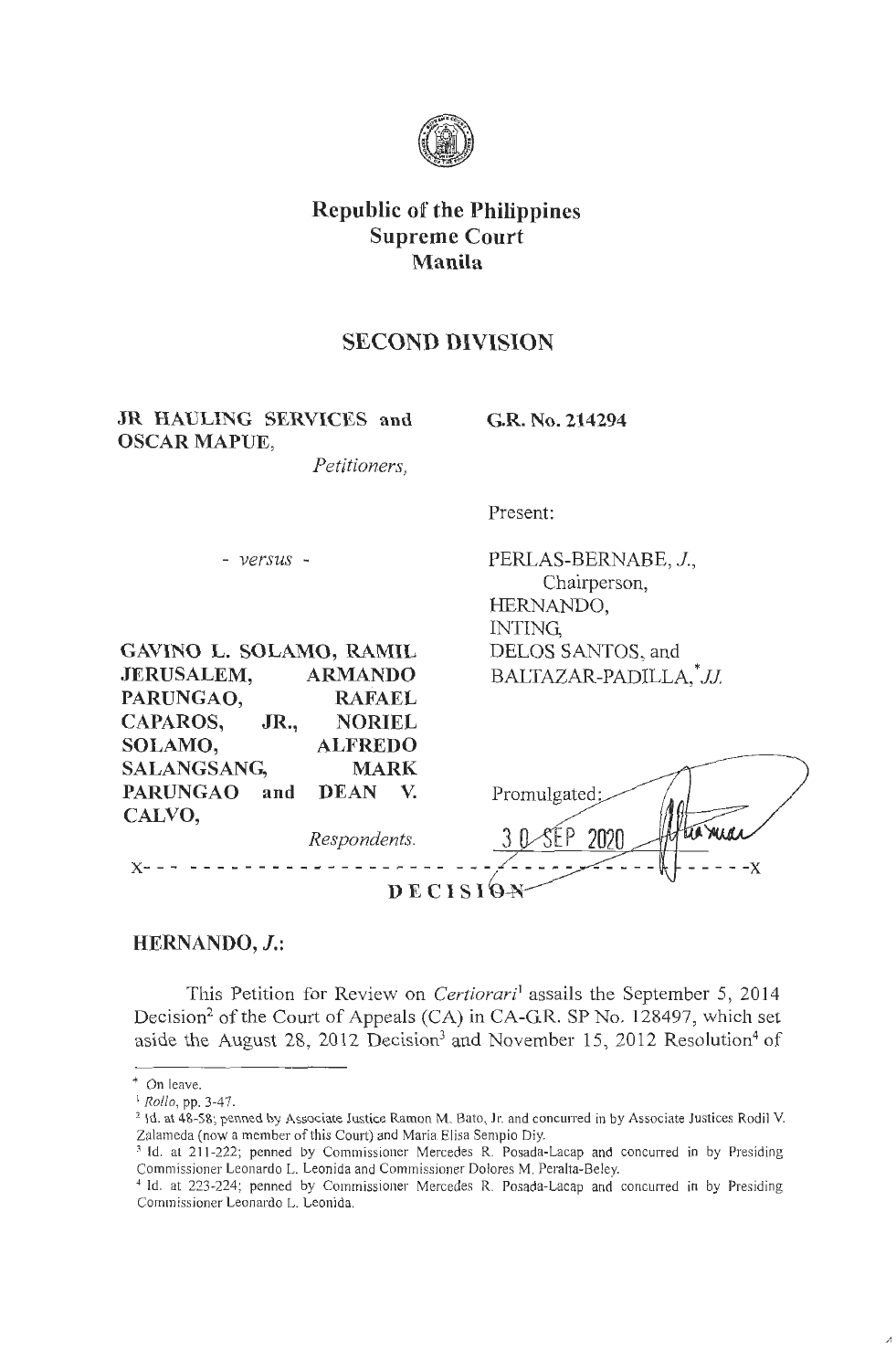the National Labor Relations Commission (NLRC) declaring herein respondents Gavino L. Solamo, Ramil Jerusalem, Armando Parungao, Rafael Caparos, Jr., Noriel Solamo,<sup>5</sup> Alfredo Salangsang, Mark Parungao, and Dean<sup>6</sup> V. Calvo to have been illegally dismissed from employment.

### **Factual Antecedents**

This case stemmed from a complaint for illegal dismissal and underpayment/non-payment of salaries/wages, 13th month pay, holiday pay, rest day pay, Service Incentive Leave (SIL) pay, with prayer for reinstatement and payment of full backwages and attorney's fees,<sup>7</sup> filed by the respondents, and Sofronio V. Acoba (Acoba), who eventually withdrew his complaint during the pendency of the case before the Labor Arbiter (LA), against petitioner JR Hauling Services (JR Hauling) and its manager, Oscar Mapue (Mapue).

JR Hauling is a domestic corporation engaged in the business of hauling and delivery of broiler chickens to its clients<sup>8</sup> such as Magnolia Corporation and San Miguel Foods, Inc. (SMFI). Respondents are former drivers/helpers of JR Hauling. The details of their employment are as follows:<sup>9</sup>

| <b>EMPLOYEE</b>     | <b>DATE EMPLOYED</b> | <b>PAYMENT</b><br><b>PER TRIP</b> |
|---------------------|----------------------|-----------------------------------|
| Gavino Solano       | May 4, 2008          | ₱ 300                             |
| Ramil Jerusalem     | October 2003         | P 300                             |
| Armando Parungao    | July 11, 2010        | P 300                             |
| Rafael Caparos, Jr. | August 4, 2007       | P 300                             |
| Nonel Solamo        | November 10, 2007    | P 300                             |
| Alfredo Salangsang  | June 10, 2010        | ₱ 300                             |
| Mark Parungao       | August 13, 2010      | P300                              |
| Dean V. Calvo       | July 27, 2007        | P 300                             |

As drivers/helpers of JR Hauling, respondents were tasked to transport live chickens from broiler farms or contract growers to the processing plant of JR Hauling's clients. In the course of transporting broiler chickens, JR Hauling issues to respondents "receiving slips" or job orders containing the details of the deliveries, which include the number of live chickens to be loaded into the trucks for transport, and the delivery route from broiler farms located either in

<sup>&</sup>lt;sup>5</sup> The petition filed by JR Hauling Services indicates "Nonel Solamo." But see Complaint dated April 5, 2011 filed by respondents which indicates "Noriel Solamo" as one of the complainants in the instant case.

<sup>&</sup>lt;sup>6</sup> "Joean" B. Calvo in the August 28, 2012 Decision of the NLRC and December 9, 2011 Decision of Labor Arbiter Leondro M. Jose.

<sup>7</sup>*Rollo,* pp. 275-277.

<sup>8</sup> ld. at 4.

<sup>9</sup> *CArollo.* p. 10-12.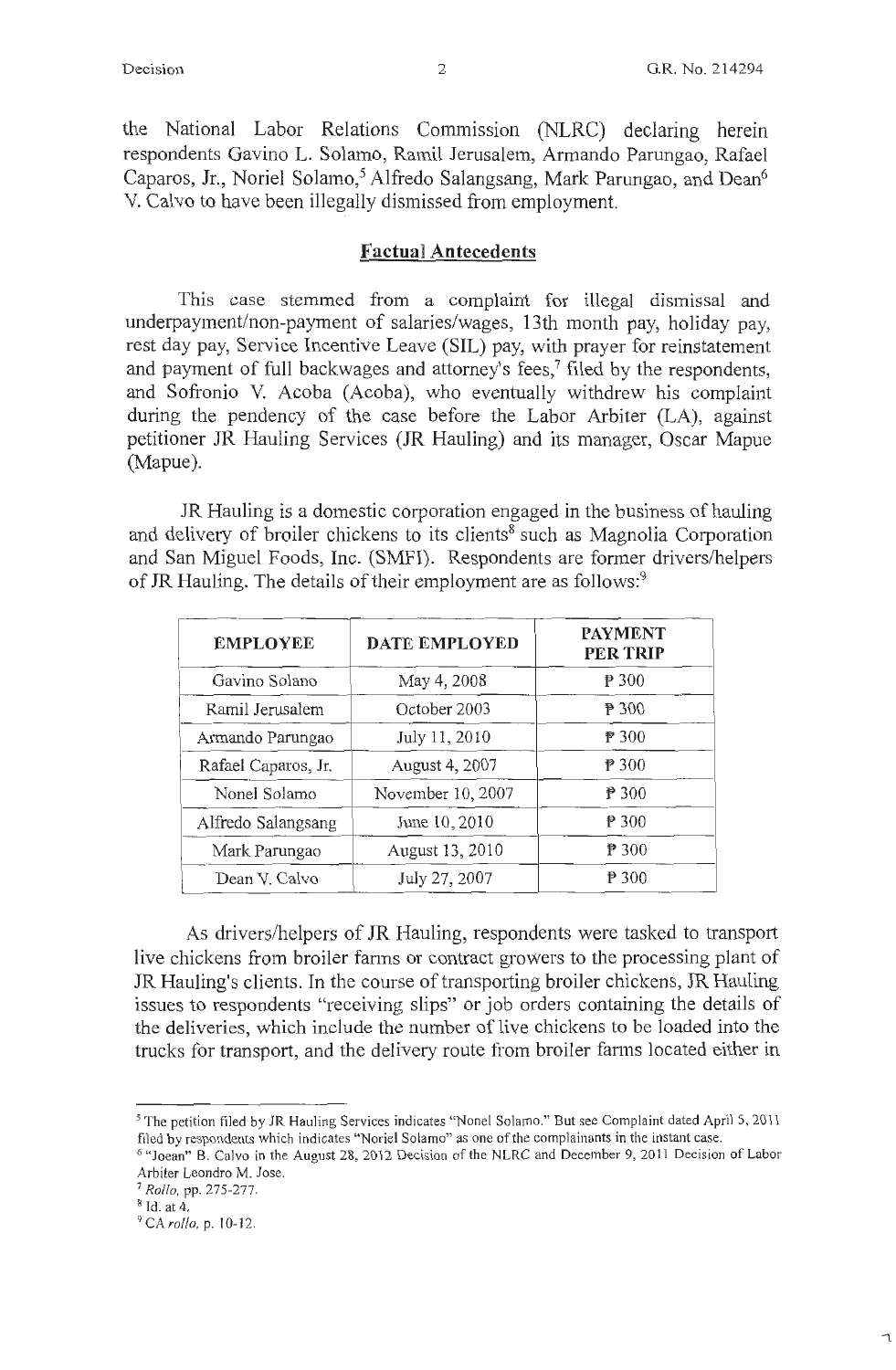Pangasinan, Tarlac, Batangas, Bulacan, Zambales, or La Union, to the processing plant of its clients in Hermosa, Bataan. <sup>10</sup>

From JR Hauling's place of business in Bulacan, respondents proceed to the designated broiler farm indicated in their respective job orders. They then pick up and load the required number of broilers in the delivery trucks and immediately deliver the same to the processing plant. Authorized personnel in the broiler farms are tasked to ensure that the instructions and specifications indicated in the job orders are complied with. The same job orders are likewise presented to the processing plant for verification and checking, after which respondents return to Bulacan for another hauling job.<sup>11</sup>

Since a number of broilers usually die in the course of their delivery, respondents secure from the farms additional broilers to serve as replacements for the dead broilers in order to ensure that the same quantity or number of broilers under the job order will be delivered to the processing plant.<sup>12</sup>

Respondents were required to make two trips per day and were thus paid Three Hundred Pesos (P300.00) per trip or a total of Six Hundred Pesos (P600.00) per day. Respondents averred, however, that considering that the broiler farms are located in remote and distant areas, they could only accomplish, on the average, one trip per day, and would thus earn only P300.00 per day. Respondents further alleged that from the time they were engaged by JR Hauling, they were not paid their respective 13th month pay, holiday pay, premium pay for holiday and rest day, and SIL.<sup>13</sup>

Respondents claimed that on April 3, 2011 , JR Hauling dismissed them from employment without notice and hearing and/or investigation, and without any valid reason when the management allegedly displayed their pictures at the gate and barred them from entering the company premises. <sup>14</sup>

By way of defense, petitioners countered that respondents, in the course of their employment with JR Hauling, incurred shortages in their deliveries of broilers amounting to Three Hundred and Seventy One (371) pieces and Three Hundred and Seventy Seven (377) pieces in February 2011 and March 2011, respectively.<sup>15</sup> In support thereof, petitioners presented a copy of a summary of short broilers delivery<sup>16</sup> supposedly issued by SMFI for February 2011 and March 2011.

- 11 Id.
- <sup>12</sup>*Rollo,* p. 26 1. 13 Id. at 12.

<sup>&</sup>lt;sup>10</sup> Id. at 11.

<sup>14</sup> Id. at 171 and 182.

<sup>15</sup> Id. at 3.

<sup>16</sup> CA *rollo,* p. 219.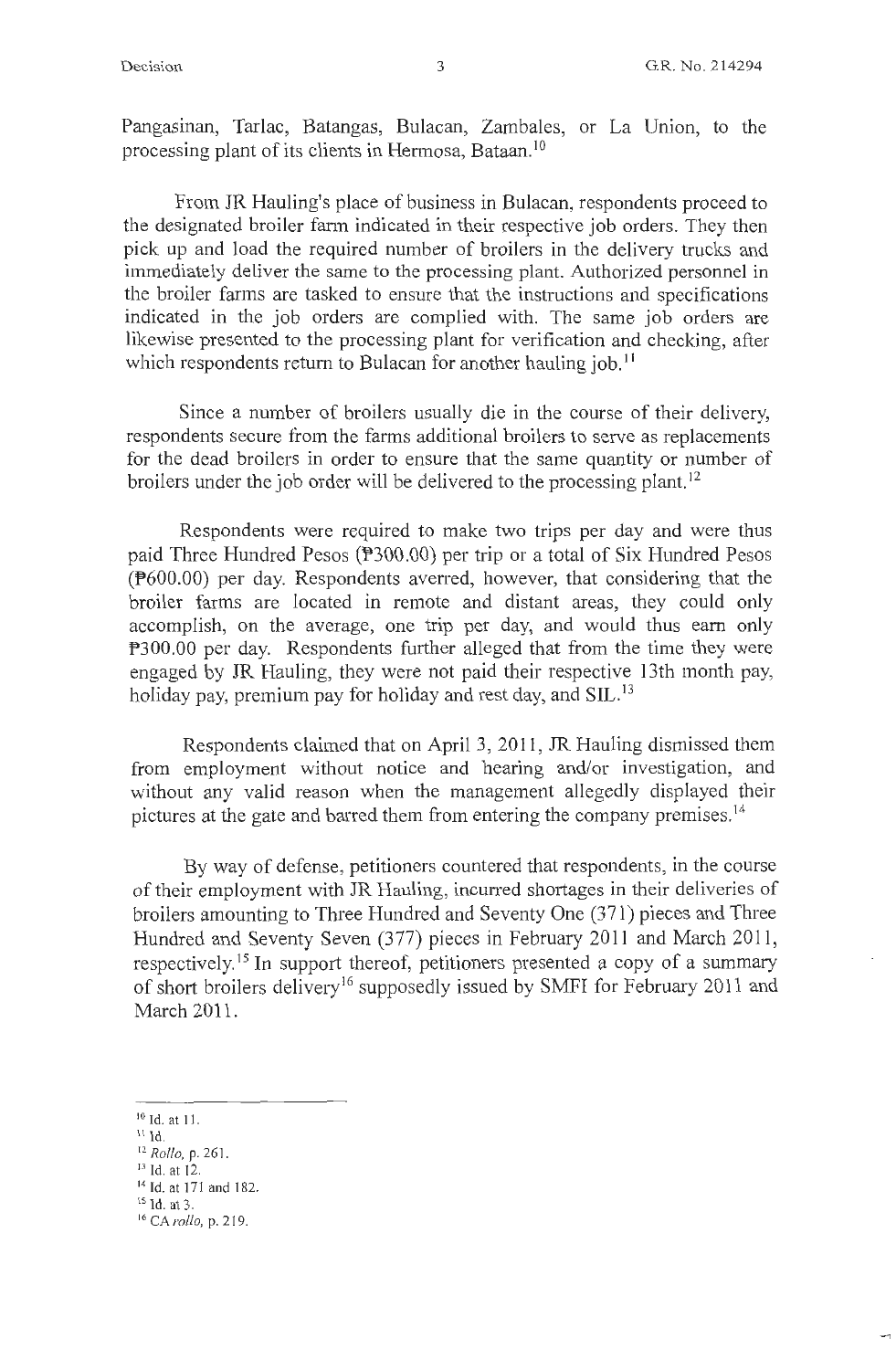/

Upon further investigation, petitioners discovered that respondents, without the knowledge or consent of JR Hauling, were committing anomalous transactions involving the sale of excess broilers and crates somewhere in Concepcion, Tarlac. In support thereof, petitioners presented the affidavits of Mapue,<sup>17</sup> Pedro, <sup>18</sup> a helper of Mapue, and respondents' co-employees, namely, Acoba,<sup>19</sup> Leo Enriquez (Enriquez) and Marville Moratin (Moratin),<sup>20</sup> Hector Fuentes (Fuentes), <sup>21</sup> Orlando Espares (Espares), <sup>22</sup> and Roberto Sanico  $(Sanico).<sup>23</sup>$ 

The affidavits of Mapue, Pedro, Fuentes, and Espares also revealed that JR Hauling incurred shortages in the number of broiler crates totalling Two Hundred and Thirty Two (232) pieces.<sup>24</sup> The same were purportedly sold by the respondents together with the excess broilers at Concepcion, Tarlac.

Considering the foregoing circumstances, petitioners insisted that respondents' transgressions amounted to serious misconduct, and constituted fraud or willful breach of trust and confidence, which justified their dismissal from employment.

Petitioners also averred that respondents were field employees and/or workers who are paid by the results, and therefore, were not entitled to their monetary claims for underpayment of salaries, 13th month pay, holiday pay, premium pay for holiday and rest day, and SIL.<sup>25</sup>

Respondents, by way of rebuttal, argued that the documentary and testimonial evidence presented by petitioners were purely self-serving and hearsay and, therefore, inadmissible to establish the validity of their dismissal. Respondents also insisted that the admissions of culpability made by their coemployees were binding only on those who made such admissions and were inadmissible against respondents for being hearsay evidence.<sup>26</sup>

#### **Ruling of the Labor Arbiter:**

On December 9, 2011, the LA promulgated a Decision<sup>27</sup> the dispositive portion of which states:

- 
- 
- <sup>24</sup> CA *rollo*, p. 247.<br><sup>25</sup> Id. at 241-242.<br><sup>26</sup> Id. at 223-231.

<sup>&</sup>lt;sup>17</sup> Id. at 246-248.

<sup>&</sup>lt;sup>18</sup> Id. at 217-218. <sup>19</sup> Id. at 220.

<sup>20</sup> Id. at 221 -222 and 273. 2 1 Id. at 255-256. 22 Id. at 257-258. 23 *Rollo,* p. 226.

<sup>27</sup>*Rollo,* pp. 152- 164.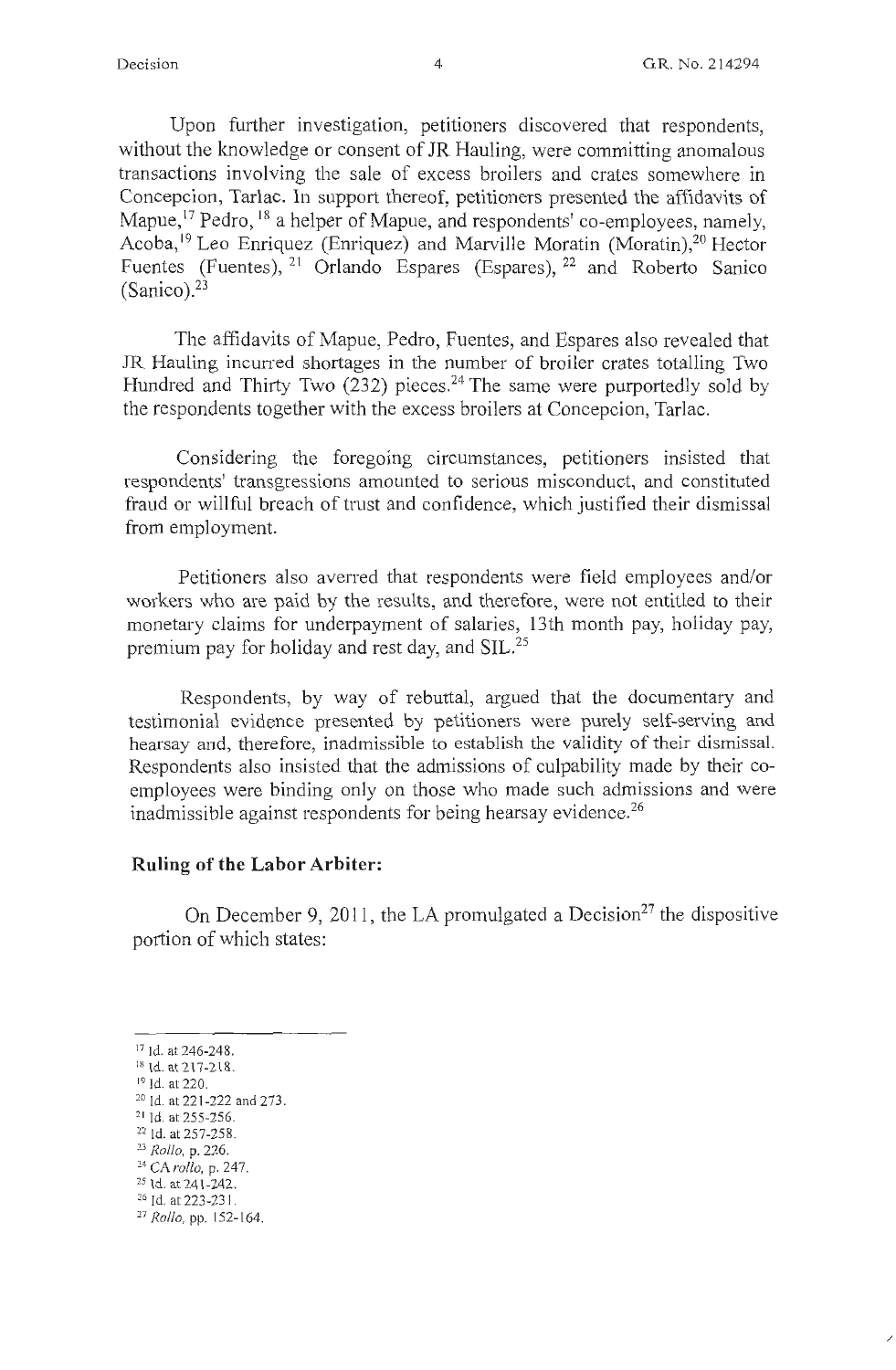WHEREFORE, premises considered, complainants are found to have been illegally dismissed even as respondents are held liable therefor.

Consequently, respondents are ordered to reinstate complainants to their former positions without loss of seniority rights and other privileges with backwages initially computed at this time and reflected below.

The reinstatement aspect of this decision is immediately executory even as respondents are hereby enjoined to submit a report of compliance therewith within ten  $(10)$  days from receipt hereof.

Respondents are likewise ordered to pay complainants their salary differential and 10% attorney's fees x x x

**xxxx** 

All other claims are hereby dismissed for lack of merit.

SO ORDERED. <sup>28</sup>

The LA held that petitioners failed to discharge their burden of proving that respondents were dismissed for just cause, and that due process, namely, notice and hearing, was not observed when JR Hauling summarily terminated their employment.

The LA noted that the summary of short broilers delivery<sup>29</sup> supposedly issued by SMFI for February and March 2011 was not properly identified nor authenticated. Moreover, the sworn statements which respondents submitted in evidence were inadmissible for being hearsay and self-serving.

The LA awarded respondents salary differentials and attorney's fees. Noting, however, that respondents were field personnel, the LA denied their claims for payment of 13th month pay, holiday pay, premium pay for holiday and rest day, and SIL. The LA also ordered respondents' reinstatement and payment of backwages.

### **Ruling of the National Labor Relations Commission:**

In their appeal<sup>30</sup> to the NLRC, petitioners averred that the statements made by Acoba, Enriquez, and Moratin in their respective affidavits were voluntary admissions akin or similar to declarations against interest<sup>31</sup> and, thus, cannot be considered as hearsay or self-serving. Petitioners also argued that in examining the sworn statements of respondents' co-employees, the LA should

<sup>&</sup>lt;sup>28</sup> Id. at 163-164.

<sup>&</sup>lt;sup>29</sup> CA *rollo*, p. 219.<br><sup>30</sup> Id. at 127-165.<br><sup>31</sup> Id. at 139.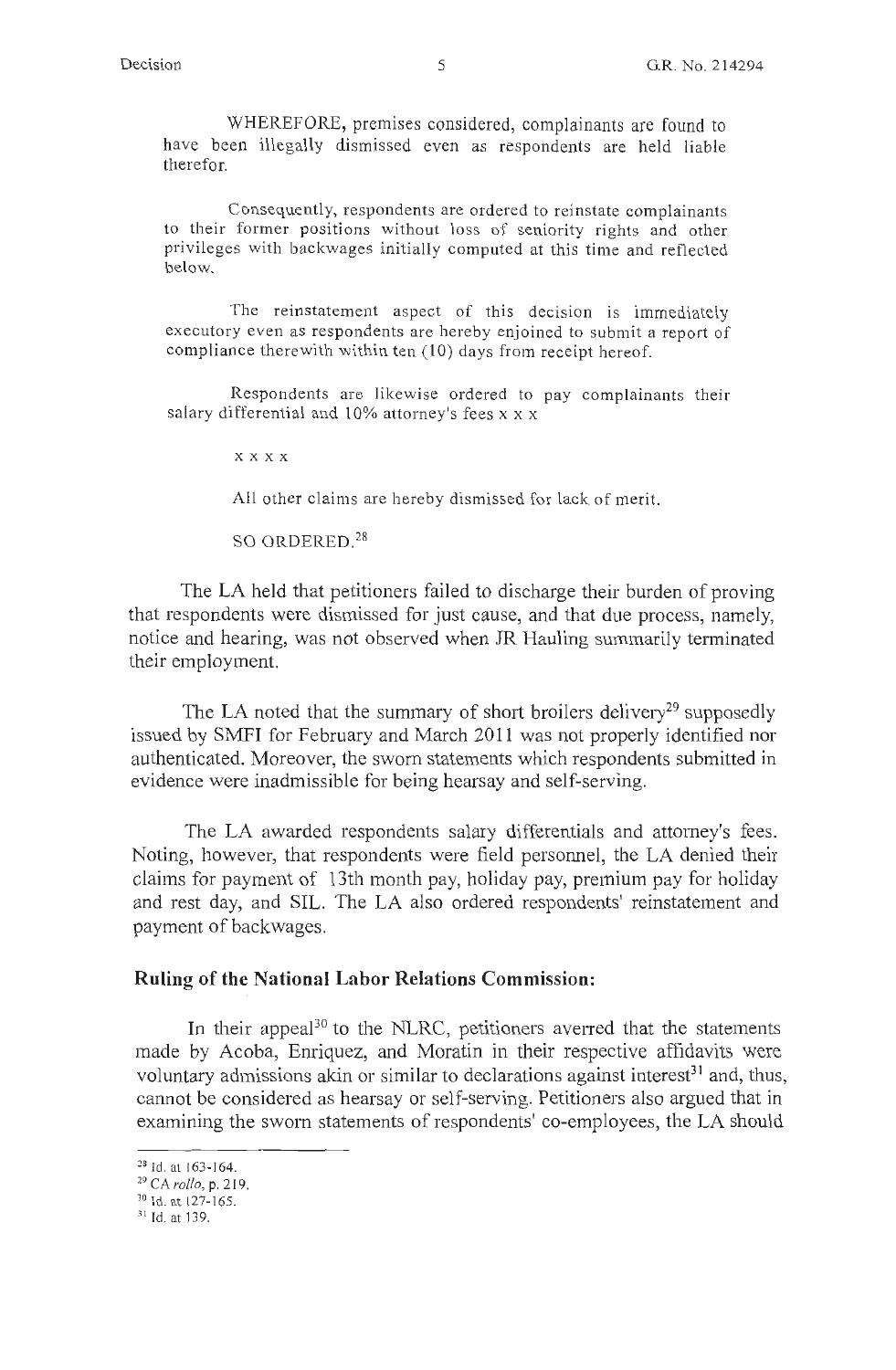not have confined himself to technical rules on evidence and should have, instead, liberally applied the same in deciding the instant case.<sup>32</sup> In light of their testimonial and documentary evidence, petitioners insisted that there was substantial evidence to prove that the respondents' fraudulent acts constituted serious misconduct and willful breach of the trust reposed on them by JR Hauling which justified their dismissal from employment.

As to the respondents' monetary claims, petitioners claimed that respondents were receiving an average daily salary of P600.00 a day which exceeds the minimum daily wage rate under Wage Order No. RBIII-15, which states, among others, that the minimum wage in non-agricultural establishments, such as JR Hauling, whose total assets is less than Thirty Million Pesos ( $\text{\textsterling}30,000,000,000$ ), is Three Hundred Eight Pesos ( $\text{\textsterling}308$ ).<sup>33</sup>

Considering the foregoing, the NLRC, in its August 28, 2012 Decision, 34 reversed the Decision of the LA and held that respondents' dismissal from employment was valid on the ground of loss of trust and confidence. The dispositive portion of the NLRC Decision states, as follows:

WHEREFORE, the instant appeal is GRANTED. The assailed DECISION of the Labor Arbiter is REVERSED and SET ASIDE and a new one entered dismissing the complaint for lack of merit.

#### SO ORDERED.<sup>35</sup>

In ruling for the petitioners, the NLRC relied on the affidavits of Acoba, Enriquez, Moratin, and Sanico, and found adequate basis for JR Hauling's loss of trust and confidence on respondents. The NLRC explained that "as between the general denial of [respondents] as against the positive narration of facts of witnesses who also participated in selling the broilers in Concepcion, Tarlac which were suppose[d] to be delivered to Hermosa, Bataan, the latter prevails." 36 The NLRC also held that the respondents were estopped from claiming that JR Hauling denied them procedural due process of notice and hearing considering that they filed the instant complaint for illegal dismissal even before JR Hauling could terminate their services. The NLRC also denied respondents' claim for salary differentials and prayer for reinstatement.

Respondents, this time, filed a Motion for Reconsideration<sup>37</sup> which was, however, denied in a November 15, 2012 Resolution<sup>38</sup> of the NLRC.

<sup>32</sup> Id. at 142. 33 Id. at 15 I. 34 *Rollo,* pp. 2 I 1-222. 35 Id. at 221. 36 \d.at218. 37 CA *rol/o,* pp. 68-82. 38 *Rollo,* pp. 223-224.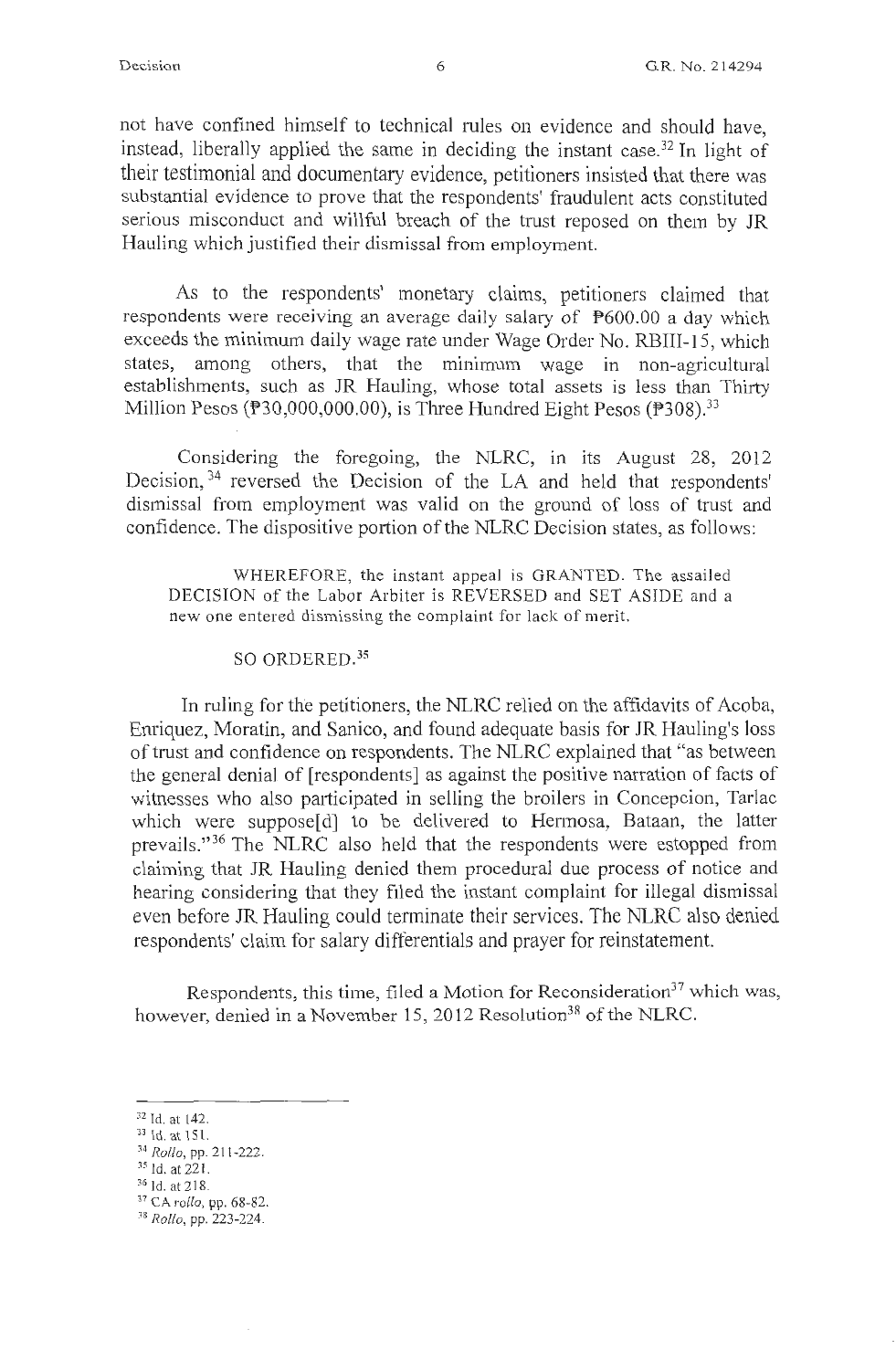/

### **Ruling of the Court of Appeals:**

Aggrieved, respondents filed a Petition for *Certiorari39* before the CA ascribing upon the NLRC grave abuse of discretion amounting to lack or in excess of jurisdiction when it found that they were validly dismissed from employment solely on the basis of the affidavits furnished by petitioners. Respondents mainly contended that: (l) the affidavits were taken *ex-parte* and, thus, incomplete and inaccurate; (2) statements therein are self-serving and hearsay, and unsubstantiated by concrete evidence; and (3) the admissions of culpability made by their co-employees are binding only on them and not on the respondents. They further argued that loss of trust and confidence as a just cause for dismissal under Article 297(c) of the Labor Code is not applicable to them considering that they do not hold positions of trust where fidelity to duty is expected from them.

Respondents also argued that they cannot be considered field personnel as their hours of work can be easily determined with reasonable certainty, and that they were under constant supervision while performing their work as drivers/helpers. On this point, respondents posited that they are regular employees of JR Hauling who are entitled to SIL and their other monetary claims.

In their Comment<sup>40</sup> to respondents' Petition for *Certiorari*, petitioners asserted that the findings of the NLRC in its August 28, 2012 Decision are supported by evidence and prevailing jurisprudence and that respondents failed to show that the NLRC committed grave abuse of discretion in reversing the December 9, 2011 Decision of the LA.

On September 5, 2014, the CA rendered its assailed Decision<sup>41</sup> granting respondents' Petition for *Certiorari* and setting aside the August 28, 2012 Decision and November 15, 2012 Resolution of the NLRC. The dispositive portion of the September 5, 2014 Decision reads as follows:

WHEREFORE, the instant petition is GRANTED. The Decision dated August 28, 2012 and Resolution dated November 15, 2012 issued by the NLRC in NLRC LAC No. 04-001243-12 (NLRC RAB-III-04-17542-11) are REVERSED and SET ASIDE. The Decision dated December 9, 2011 rendered by the Labor Arbiter is hereby REINSTATED.

SO ORDERED. 42

<sup>39</sup> CA *rollo,* pp. 3-39. 40 Id. at 566-584.

<sup>41</sup>*Rollo,* pp. 48-58. 42 Id. at 58.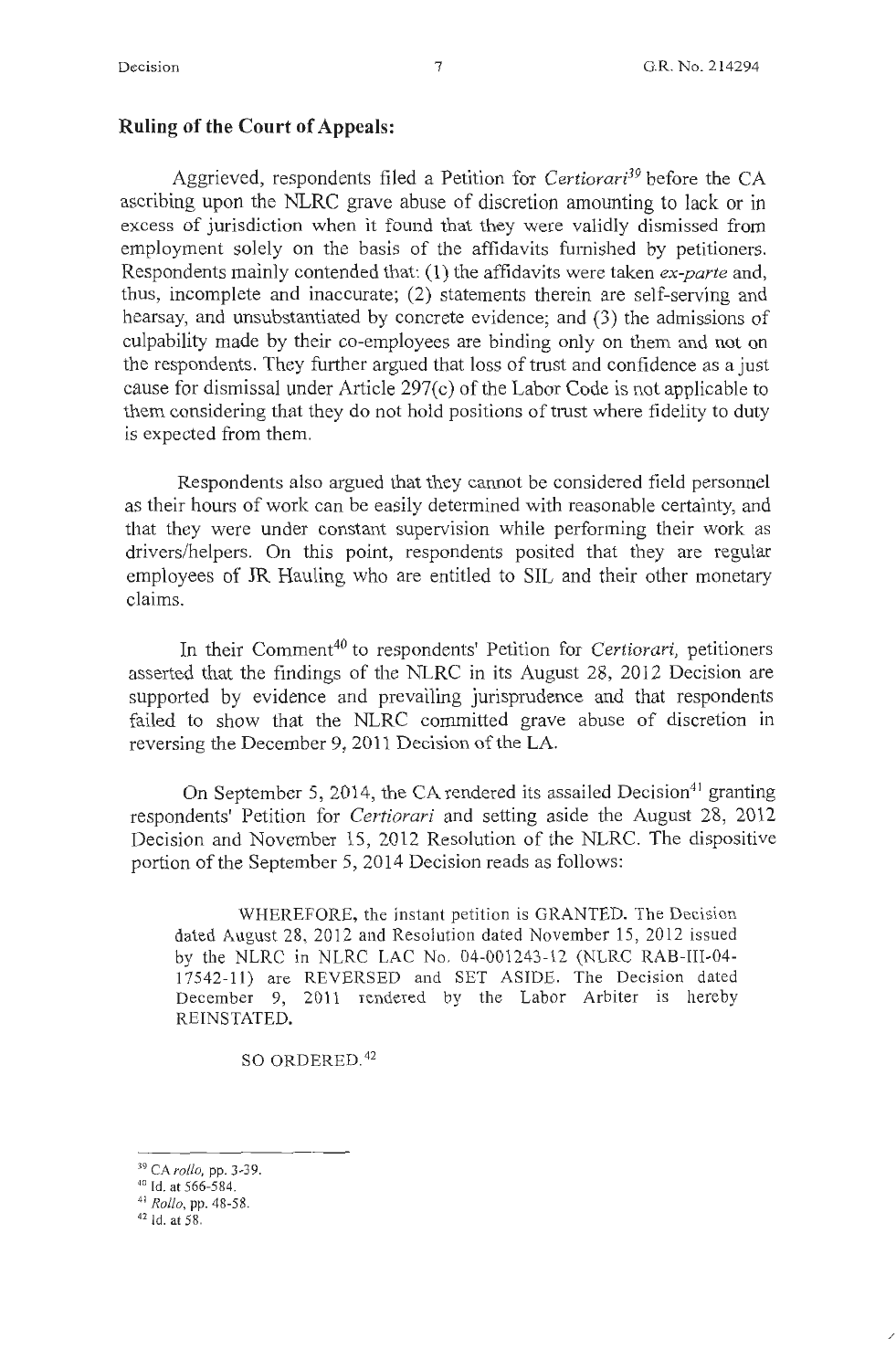The CA concluded that petitioners failed to adduce substantial evidence to establish the charge against respondents which served as basis for JR Hauling's loss of trust and confidence that warranted their dismissal from employment. The CA explained, viz.:

While [petitioners] submitted a Summary of Short Broilers Delivery Based on Actual Counting at Receiving Area, the same, as correctly pointed out by [respondents], was neither signed nor authenticated by any personnel of [petitioners] or SMFI. Moreover, there is nothing on document that would remotely suggest that [respondents] had anything to do with the deliveries, much less with the alleged deficiencies purportedly summarized therein. Even the affidavits submitted by [petitioners] only contain mere allegations uncorroborated by any other evidence which, to this Court, clearly do not constitute substantial evidence to show [private respondents'] involvement in the alleged deliveries and deficiencies indicated in the summary of deliveries.

Aside from citing jurisprudence to support their position that an employer is justified in dismissing its employees on the basis of the latter's misconduct in the performance of their duties, a reading of the pleadings submitted by [petitioners] will reveal the glaring fact that the allegations made against [respondents] are unsubstantiated. Contrary to the claims of [petitioners], there is no showing that an investigation has indeed been conducted on the allegations against [respondents].

xxxx

x x x loss of trust and confidence as a valid cause to terminate [respondents] must rest on actual breach of duty committed by the, and not on [petitioners'] imagined whim or caprice.  $x \times x$  For failure of [petitioners] to discharge their burden to prove the validity of [respondents'] dismissal, such dismissal is therefore illegal.<sup>43</sup>

On the matter of JR Hauling's supposed failure to comply with procedural due process of notice and hearing, the CA disregarded petitioners' defense of abandonment and held that respondents' filing of a complaint for illegal dismissal negated any intent on their part to sever their employment with JR Hauling. Accordingly, the CA ordered respondents' reinstatement and payment of backwages.

#### **Issues**

Petitioners raised the following issues for resolution:

I.

THE HONORABLE [CA] GRAVELY ABUSED ITS DISCRETION IN REVERSING OR SETTING ASIDE THE DECISION OF THE NLRC BY

<sup>43</sup> Id. at 54-55.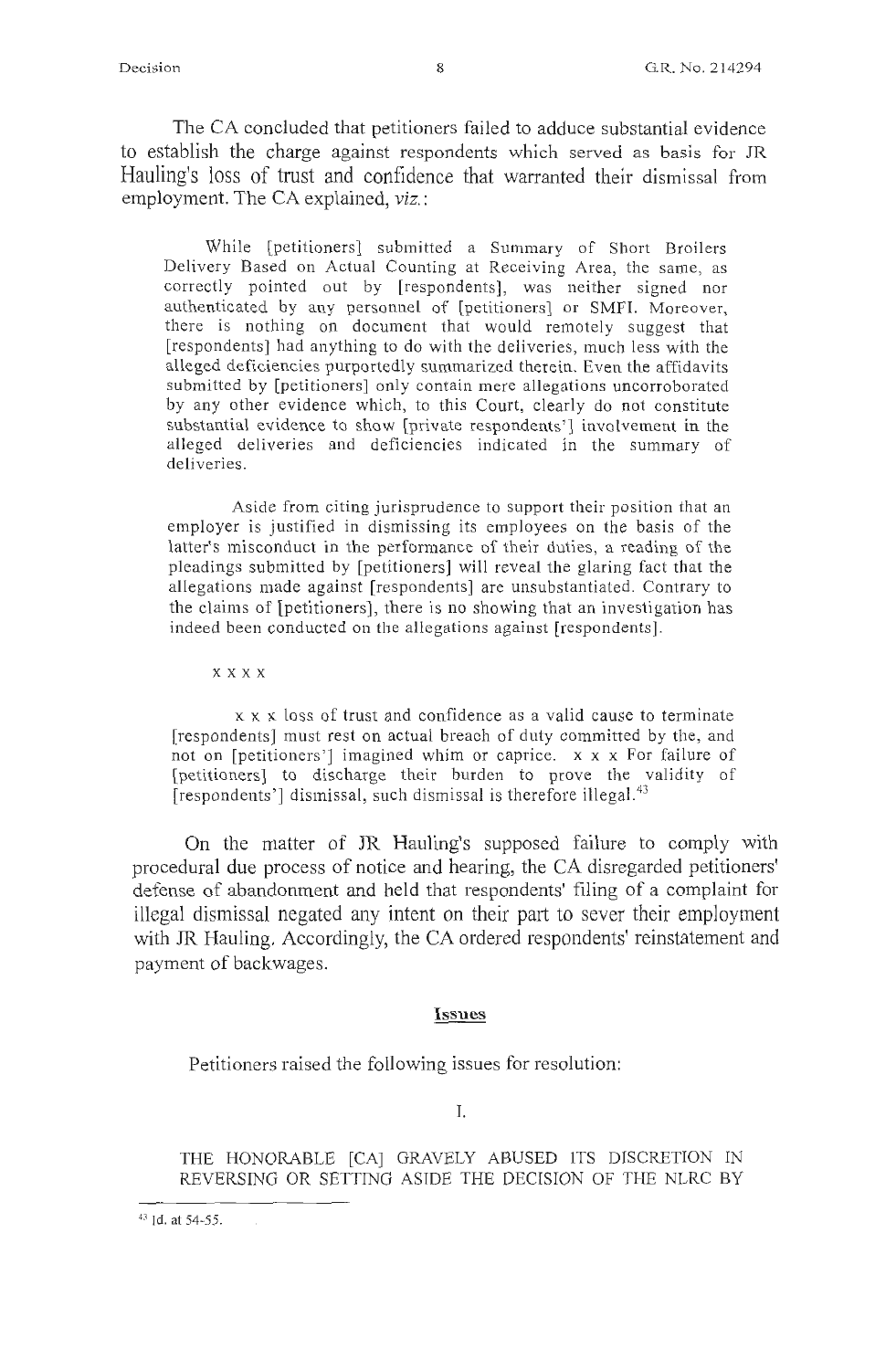CONCLUDING THAT PETITIONERS FAILED TO SUFFICIENTLY [ESTABLISH] THAT THE CHARGE AGAINST RESPONDENTS WHICH WAS THE BASIS FOR ITS LOSS OF TRUST AND CONFIDENCE BY IGNORING OR THRUSTING ASIDE THE EVIDENCE AND JURISPRUDENCE APPLICABLE TO THIS CASE, CONSIDERING THAT PETITIONERS' DEFENSES INCLUDE SERIOUS MISCONDUCT, FRAUD AND COMMISSION OF CRIME AND NOT LIMITED TO BREACH OF TRUST AND CONFIDENCE ALONE.

II.

THE HONORABLE [CA] GRAVELY ABUSED ITS DISCRETION IN CONCLUDING THAT ABANDONMENT IS ONE OF THE DEFENSE RAISED BY THE PETITIONERS.

III.

THE HONORABLE [CA] GRAVELY ABUSED ITS DISCRETION IN DISREGARDING OR IGNORING THAT IF DISMISSAL IS FOUNDED ON AUTHORIZED OR VALID CAUSE, THE SANCTION THAT CAN BE IMPOSED UPON IS IN THE NATURE OF INDEMNIFICATION OR PENALTY AS RULED IN [AGABON V. NATIONAL LABOR RELATIONS COMMISSION] WHICH CASE DISREGARDED THE EARLIER CASE OF [SERRANO V. NATIONAL LABOR RELATIONS COMMISSION]

#### IV.

THE HONORABLE [CA] GRAVELY ABUSED ITS DISCRETION IN REINSTATING THE DECISION OF THE [LA] AWARDING RESPONDENTS WITH SALARY DIFFERENTIAL WITHOUT CITATION OF SPECIFIC EVIDENCE ON WHICH IT IS BASED.<sup>44</sup>

Simply stated, the issues before us are: (1) whether there is substantial evidence to prove that respondents were validly dismissed from employment; and (2) whether they are entitled to their claims for payment of salary differentials.

### **Our Ruling**

## **Supreme Court not a trier of facts; Exceptions**

Generally, the Court does not review factual questions primarily because it is not a trier of facts. Thus, as a general rule, it is not inclined to reexamine and reevaluate the evidence of the parties, whether testimonial or documentary. This Court may, however, in the exercise of its equity jurisdiction, review the facts and re-examine the records of the case, where, like in the instant case, there is a conflict between the factual findings of the

<sup>44</sup> Id. at 18-19.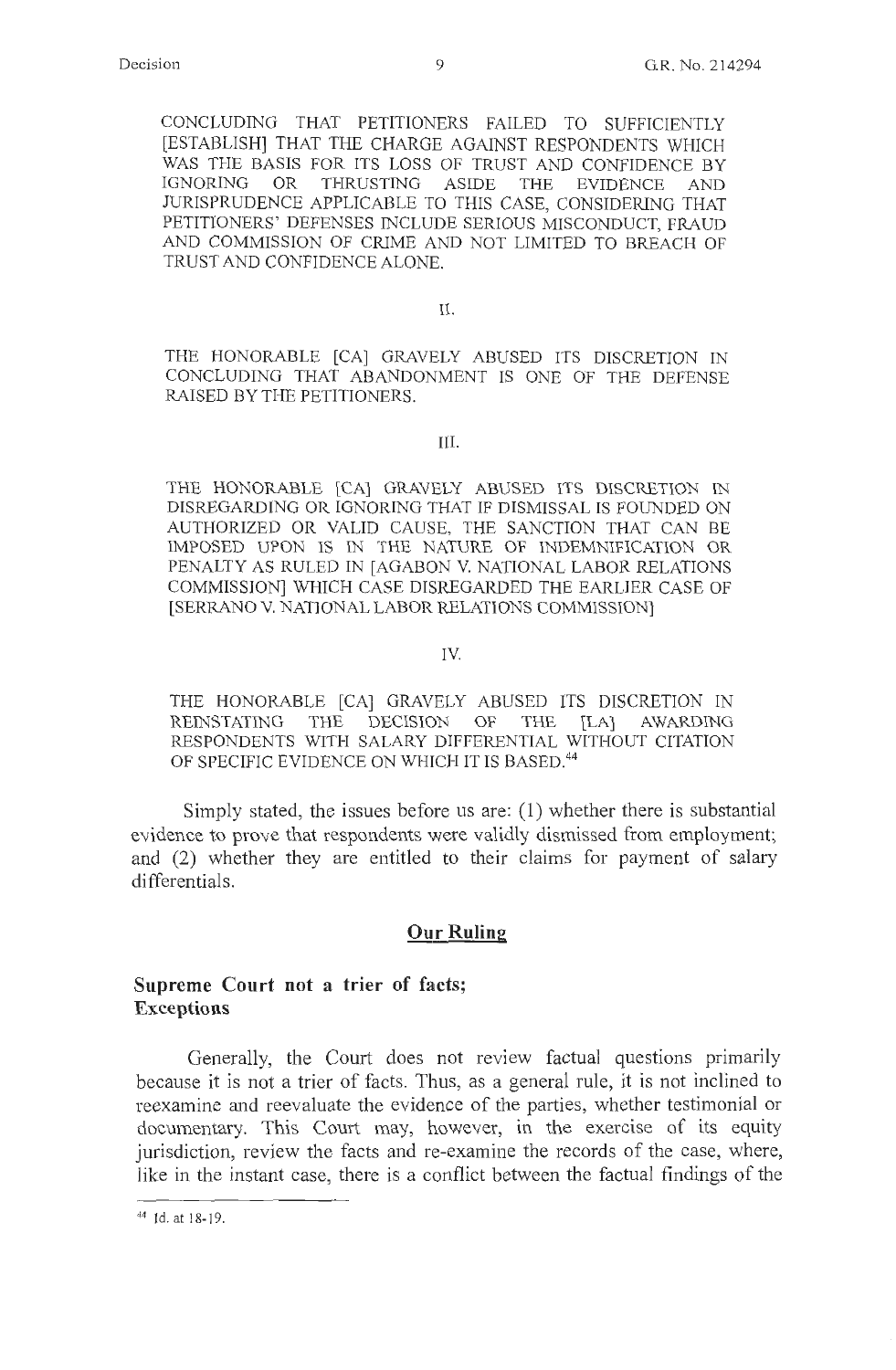LA and the CA, on one hand, and those of the NLRC, on the other. In the present case, the NLRC and the CA have opposing views. Moreover, the instant petition presents not only a situation where the LA and the CA, and the NLRC, differ in their understanding of the facts presented by the parties, but also in assessing the sufficiency of evidence which prove the commission of respondents' alleged transgressions.

Considering the foregoing premises, this Court shall take cognizance of and resolve the factual issues involved in this case.

# **Quantum of proof required in illegal dismissal cases.**

The fact of respondents' dismissal from service is undisputed by the parties. The crux of the issue therefore lies on whether the supposed transgressions of respondents are supported by substantial evidence, and whether they are considered just causes for their dismissal.

In this regard, it is a well-established rule that the party-litigant who alleges the existence of a fact or thing necessary to establish his/her claim has the burden of proving the same by the amount of evidence required by law, which, in labor proceedings, is substantial evidence, or "such relevant evidence as a reasonable mind might accept as adequate to support a conclusion."<sup>45</sup> To be clear, in the hierarchy of evidentiary values, "proof beyond reasonable doubt is placed at the highest level, followed by clear and convincing evidence, preponderance of evidence, and substantial evidence, in that order."46 Thus, in the hierarchy of evidence, it is the least demanding.<sup>47</sup> "Corollarily, the ground for the dismissal of an employee does not require proof beyond reasonable doubt." 48 The quantum of proof required is merely substantial evidence - which only entails evidence to support a conclusion, "even if other minds, equally reasonable, might conceivably opine otherwise."<sup>49</sup> Accordingly, requiring a quantum of proof that is over and above substantial evidence is contrary to law. As held in *Manila Electric Company v. National Labor Relations Commission: <sup>50</sup>*

And this Court has ruled that the ground for an employer's dismissal of an employee need be established only by substantial evidence, it not being required that the former's evidence 'be of such degree as is required in criminal cases, i.e., proof beyond reasonable doubt.' It is absolutely of no consequence that the misconduct with which an employee may be charged also constitutes a criminal offense: theft, embezzlement, assault on another employee or company officer, arson, malicious mischief, etc. The proceedings being administrative, the quantum of proof is governed by the substantial evidence rule and

<sup>45</sup>*Functional, Inc., v. Granjil,* 676 Phil. 279,287 (2011).

<sup>&</sup>lt;sup>47</sup> Salvador v. Philippine Mining Service Corporation, 443 Phil. 878, 889 (2003).

<sup>&</sup>lt;sup>48</sup> Lopez v. Alturas Group of Companies, 663 Phil. 121, 131 (2011).

<sup>&</sup>lt;sup>49</sup> Distribution & Control Products, Inc. v. Santos, 813 Phil. 423, 433 (2017).<br><sup>50</sup> 275 Phil. 746 (1991).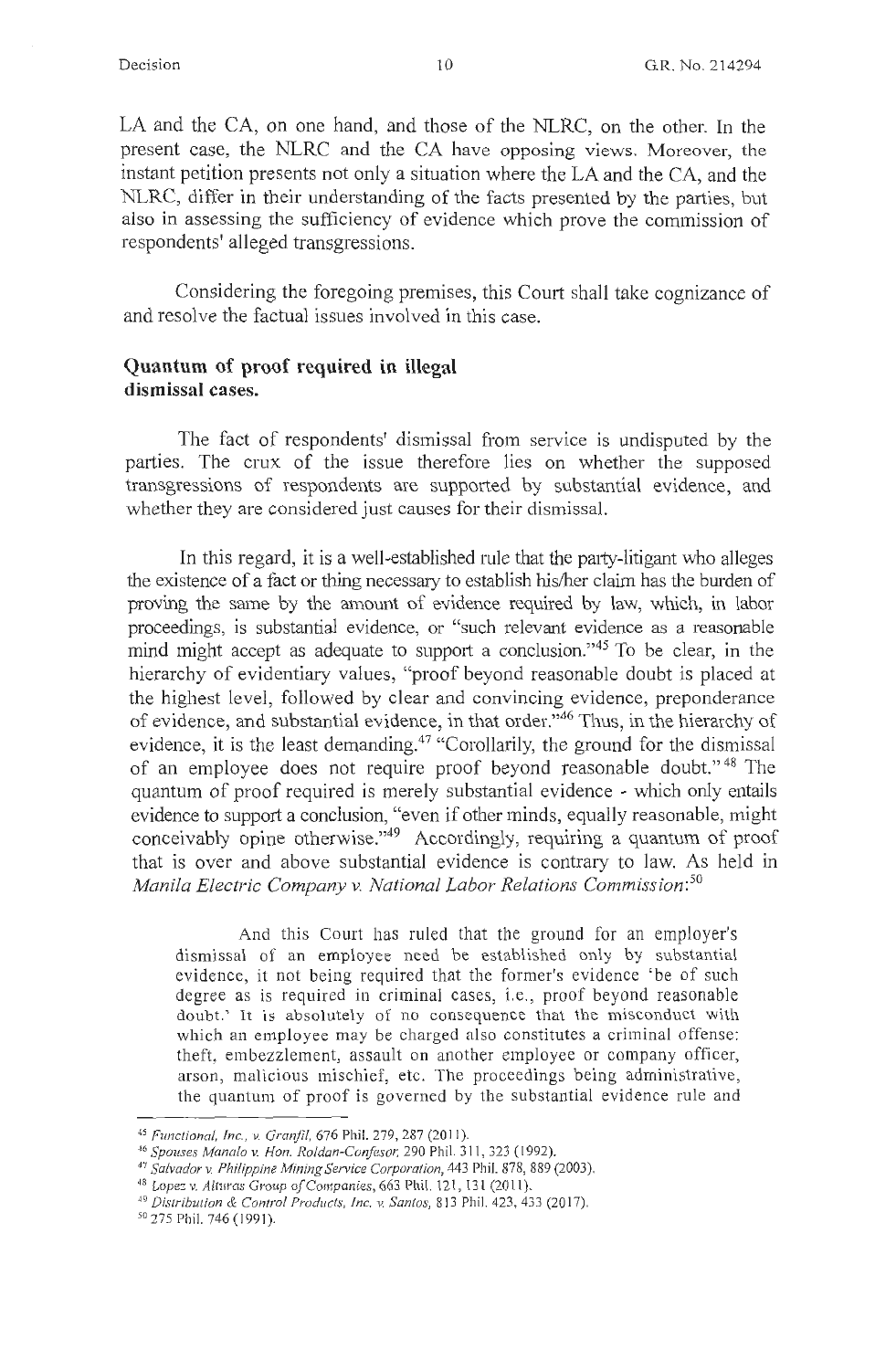not, as the respondent Commission seems to imagine, by the rule governing judgments in criminal actions. <sup>51</sup>

Considering the foregoing recitals, this Court shall first delve into the evidentiary issues in evaluating the evidence submitted by petitioners.

## **Sufficiency of evidence proving respondents' alleged transgressions.**

As discussed above, petitioners impute on respondents the commission of the following transgressions: (1) incurring shortages in the number of broilers delivered to the processing plant in Bataan; and (2) unauthorized selling of excess broilers and broiler crates in Concepcion, Tarlac. To prove their allegations, petitioners presented to the labor tribunals their documentary and testimonial evidence.

### **Shortages in broiler deliveries.**

In particular, as to the supposed shortages in the number of broilers incurred by the respondents, petitioners furnished a copy of an unsigned and unilaterally prepared summary of short broilers delivery<sup>52</sup> supposedly issued by SMFI for February 2011 and March 2011.

The CA, on its part, found no evidentiary value in the summary as it was neither signed nor authenticated by any personnel of petitioners or SMFI."<sup>53</sup> Moreover, both the CA and the respondents emphasized that nothing in the summary suggests respondents' involvement in the alleged listings of deliveries, more so the deficiencies indicated therein. Thus, the summary alone cannot prove with certainty that respondents had any part in, or were responsible for, the shortages of broilers amounting to Seven Hundred Forty Eight  $(748)$  pieces.<sup>54</sup>

We agree.

Verily, the summary furnished by petitioners afford no assurance of their authenticity as they were unsigned. While the summary delineates broiler shortages for the months of February and March 2011, the summary itself is uncorroborated and could have been easily concocted to suit the personal interest and purpose of petitioners. Notably, neither the petitioners, or any personnel from SMFI or JR Hauling for that matter, attested to the genuineness of the document, or that the same was executed in their presence. Petitioners did not even disclose the maker of the summary. Clearly, the summary is uncertain

<sup>5</sup> <sup>1</sup>Id. at 754. 52 CA *rollo,* p. <sup>2</sup> 19.

<sup>53</sup>*Rollo,* p. 54.

<sup>54</sup> Id. at 54-55 and 243.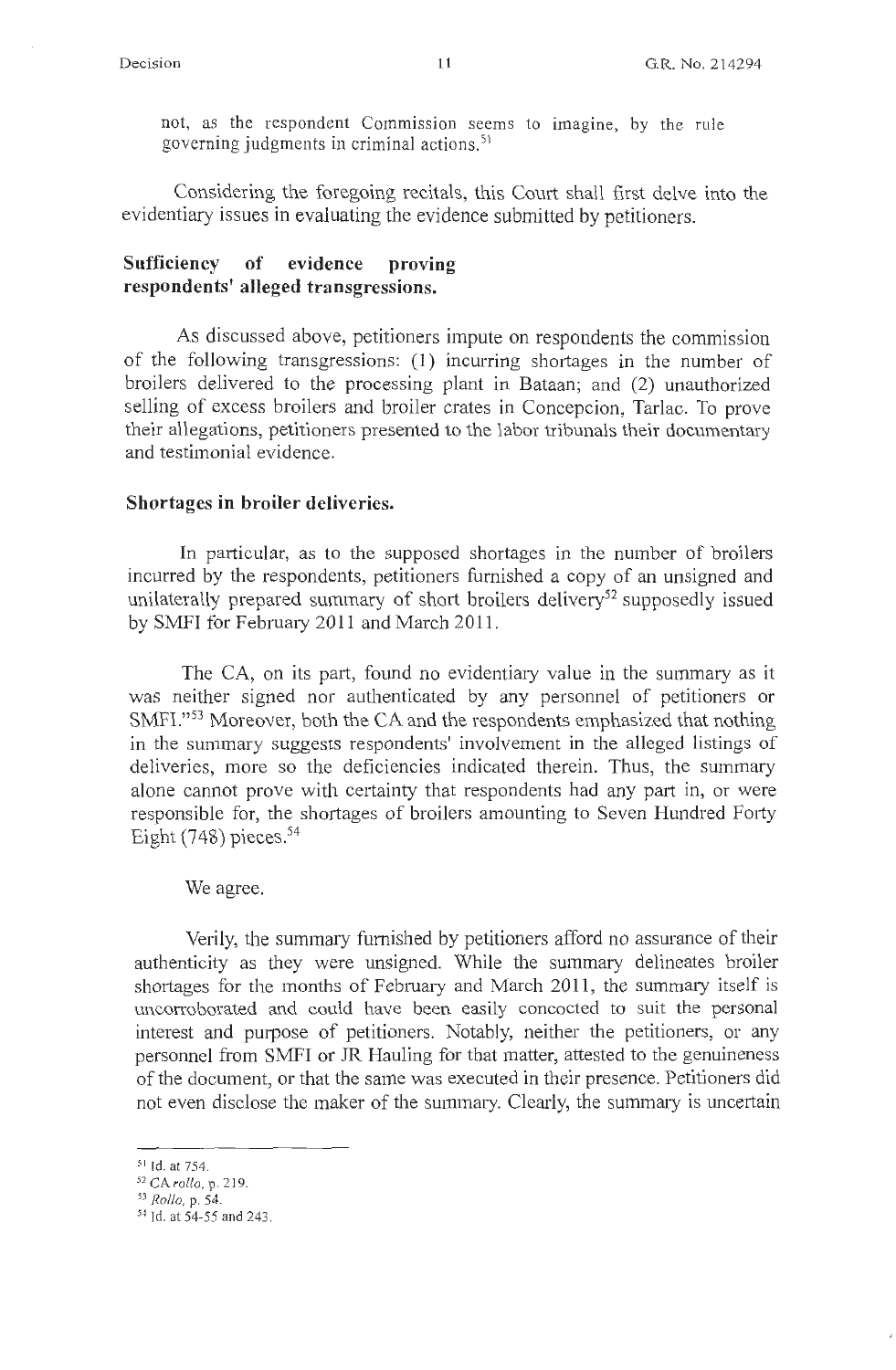as to its origin and authenticity and therefore inadmissible to prove respondents' involvement in the deficiencies indicated therein.<sup>55</sup>

Even if the summary is admissible, it would not suffice to show that respondents were indeed responsible for the alleged shortages in the delivery of broilers to SMFI. In the first place, the summary itself does not identify any of the respondents as the assigned driver/helper at the time broiler deliveries were made to SMFI. In fact, the summary itself did not indicate that it was JR Hauling who was responsible for the broiler deliveries at the time the alleged shortages were incurred.

Petitioners, on this point, bring to fore sworn statements or affidavits of Mapue,<sup>56</sup> Pedro,<sup>57</sup> and petitioners' co-employees, namely, Acoba,<sup>58</sup> Enriquez and Moratin,<sup>59</sup> Fuentes,<sup>60</sup> Espares,<sup>61</sup> and Sanico<sup>62</sup> to corroborate the fact of deficiencies in the deliveries supposedly caused by herein respondents. A perusal of the affidavits, however, readily shows that the statements therein refened only to the respondents' alleged involvement in the unauthorized sale of excess broilers and broiler crates, and not as to their involvement in the delivery shortage of 748 broilers.

Nor was there a reasonable connection between the shortages incurred by SMFI and the unauthorized sale of broilers and broiler crates. To be clear, the parties are not in dispute on the fact that the sale of live chickens came from the excess or replacement broilers secured by respondents from the farms. Accordingly, the logic is simple  $-$  if what were sold by respondents were the excess broilers from the farms not otherwise accounted for under the job orders, then respondents would have not incurred short deliveries of broilers to SMFI.

Considering the foregoing premises, this Court finds no cogent basis to impute such transgression on respondents absent any substantial proof of their participation in the alleged act in question.

# **Unauthorized sale of excess broilers and broiler crates.**

As discussed above, to prove respondents' involvement in the unauthorized sale of excess broilers and broiler crates, petitioners presented the affidavits of Mapue, Pedro, and respondents' co-employees, namely, Acoba, Enriquez and Moratin, Fuentes, Espares, and Sanico.

<sup>&</sup>lt;sup>55</sup> See *IBM Philippines, Inc. v. National Labor Relations Commission*, 365 Phil, 137, 147-152 (1999).<br><sup>56</sup> Supra note 17.

 $58$  Supra note 18.<br> $58$  Supra note 19.

 $59$  Supra note 20.<br> $60$  Supra note 21.<br> $61$  Supra note 22.

<sup>62</sup> Supra note 23.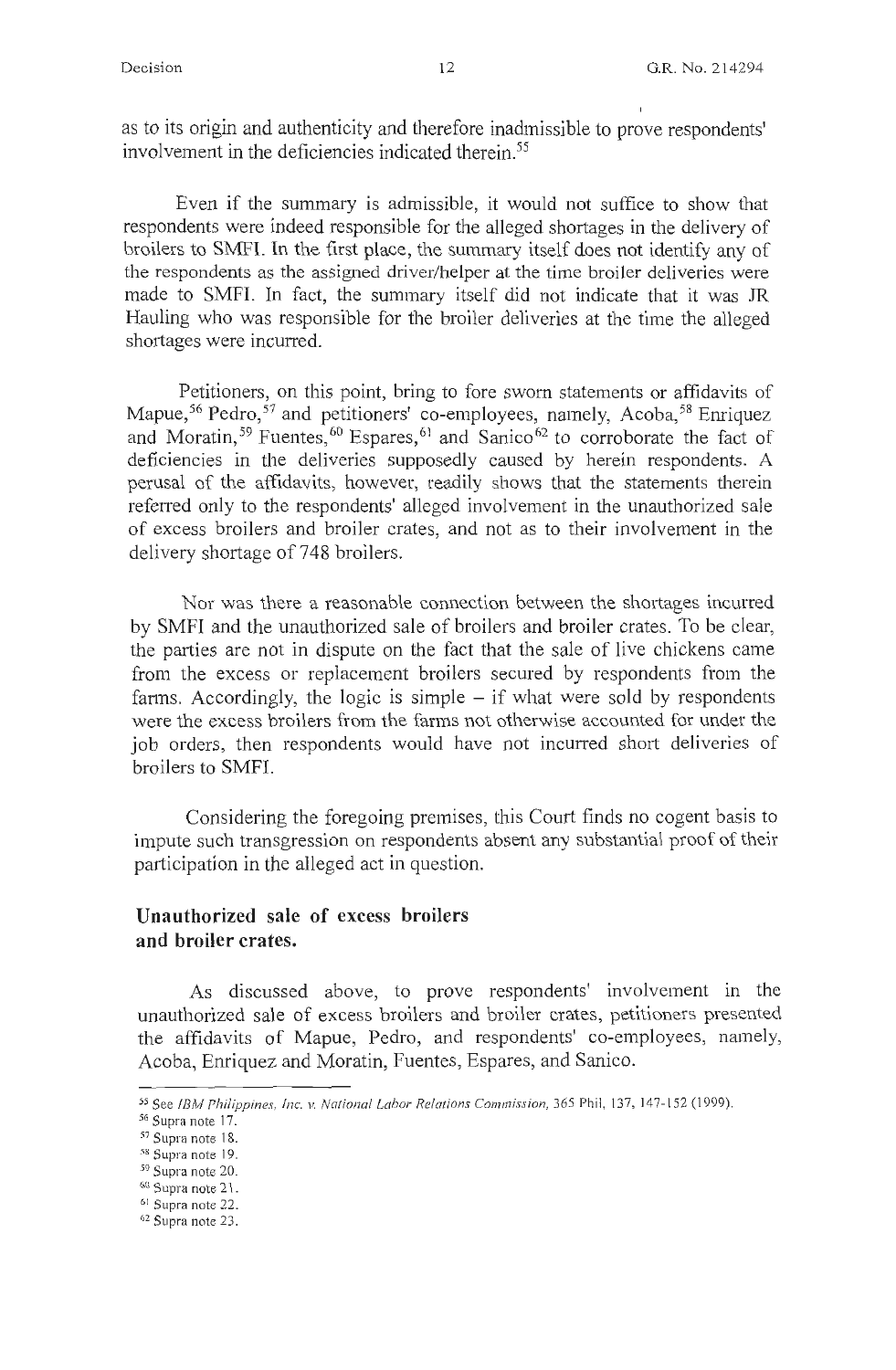Notably, respondents argued before the CA that the affidavits presented by petitioners were inadmissible to prove their culpability which would justify their dismissal from employment. Particularly, respondents averred that: ( 1) the affidavits were taken *ex-parte* and, thus, incomplete and inaccurate; (2) statements therein are self-serving and hearsay, and unsubstantiated by concrete evidence; and (3) the admissions of culpability made by their coemployees are binding only on them and not on respondents. It is for these reasons that the CA, in finding that respondents were illegally dismissed, disregarded these affidavits and held as follows:

Even the affidavits submitted by [petitioners] only contain mere allegations uncorroborated by any other evidence which, to this Court, clearly do not constitute substantial evidence to show [respondents'] involvement in the alleged deliveries and deficiencies indicated in the summary of deliveries.<sup>63</sup>

It is noteworthy, however, that although the affidavits do not address respondents' participation in the delivery shortages of broilers, it is apparent that the statements in the same affidavits attest to their involvement in the unauthorized sale of excess broilers and broiler crates. We now address the next issue - Are the affidavits sufficient to establish respondents' involvement in the alleged acts in question? We answer in the affirmative.

This Court has held that in labor cases, "[a]ffidavits may be sufficient to establish substantial evidence."<sup>64</sup> Respondents argued, however, that affidavits taken *ex-parte* should not be given due weight for being self-serving, hearsay and inadmissible in evidence. By citing pertinent provisions on the rules on evidence, respondents insisted that any admissions made therein cannot be used to establish their culpability, but only of the confessants themselves.

The argument that the affidavits are hearsay for having been taken ex *parte i.e.,* that the affiants were not presented for cross-examination, does not persuade us. The rules of evidence prevailing in courts of law do not control proceedings before the labor tribunals where decisions may be reached on the basis of position papers, accompanied by supporting documents, including affidavits of witnesses, and other allied pleadings. 65 Thus, in *Bantolino v.*  Coca Cola Bottlers Phils. Inc.,<sup>66</sup> this Court held that:

[A]dministrative bodies like the NLRC are not bound by the technical niceties of law and procedure and the rules obtaining in courts of law. Indeed, the Revised Rules of Court and prevailing jurisprudence may be given only stringent application, i.e., by analogy or in a suppletory

<sup>63</sup>*Rollo,* p. 55.

<sup>64</sup>*Punongbayan and Araullo (P&A) v. Lepon,* 772 Phil. 3 11, 323 (2015). 65 *Bantolino* v. *Coca Cola Bottlers Phils. Inc.* <sup>45</sup> 1 Phil. 839, 845 (2003) citing *Rabago v. National labor Relations Commission,* GR. No. 82868, August 5, 1991 , 200 SCRA 158. 66 Id. at 846.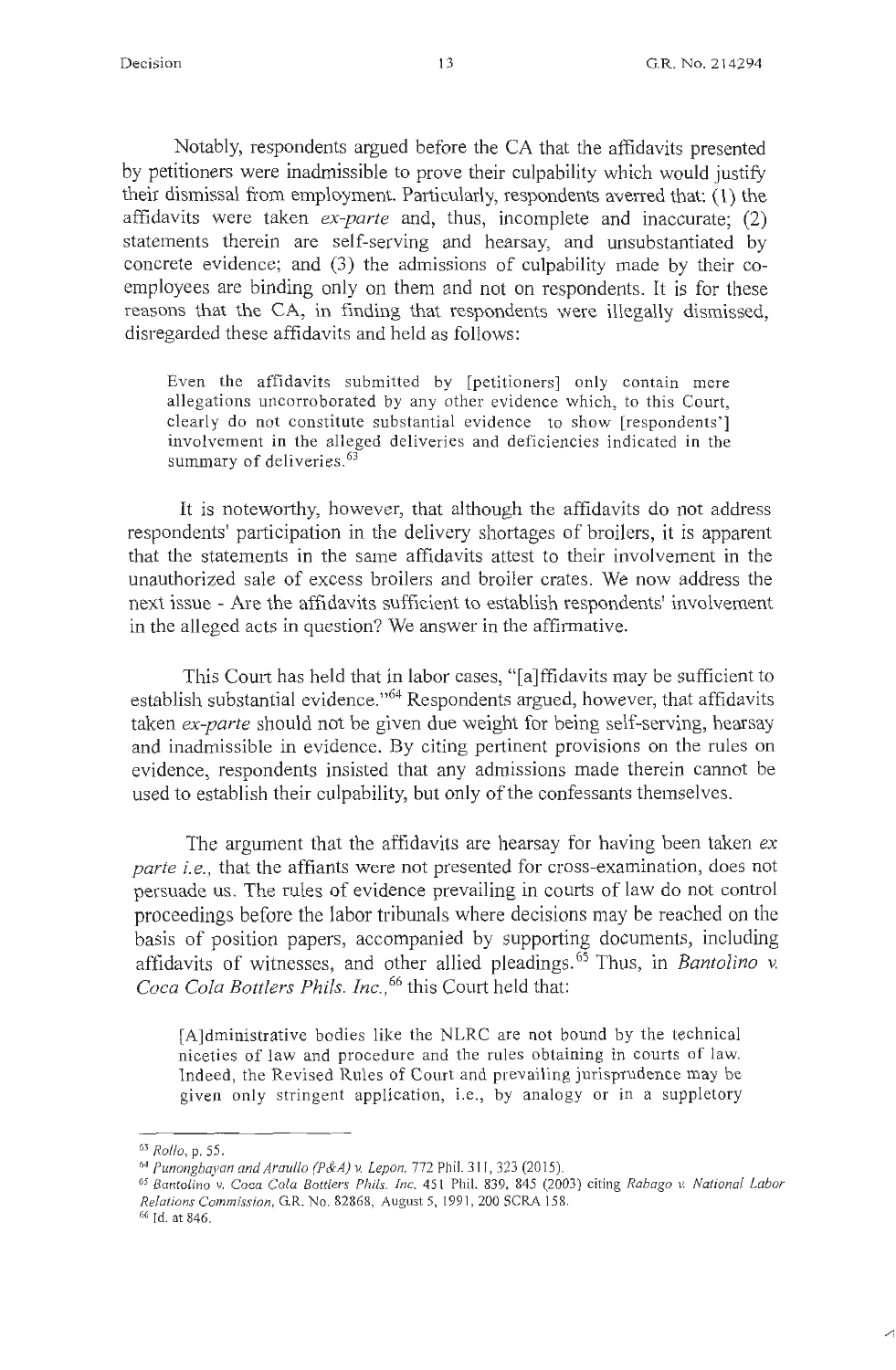character and effect. The submission by respondent, citing *People v. Sorrel,* that an affidavit not testified to in a trial, is mere hearsay evidence and has no real evidentiary value, cannot find relevance in the present case considering that a criminal prosecution requires a quantum of evidence different from that of an administrative proceeding.  $x \times x^{67}$ (Citation omitted)

Along the same lines, we held in *Southern Cotabato Development and Construction Inc. v. National Labor Relations Commission68* that Article 221 (now 227) of the Labor Code, as amended, provides that "the rules of evidence prevailing in courts of law or equity [shall not be controlling]" and that the LA and the NLRC shall "use every and all reasonable means to ascertain the facts in each case speedily and objectively and without regard to technicalities of law and procedure, all in the interest of due process." Clearly, to disregard the affidavits on the ground that they were taken *ex-parte* would necessarily require the application of the technical rules of evidence and thereby negate the purpose of the summary nature of labor proceedings mandated by the Labor Code and the NLRC Rules of Procedure.

At any rate, we find that the affidavits executed by various coemployees constitute substantial evidence to prove respondents' involvement in the unauthorized sale of excess broilers and broiler crates. 69 We are inclined to give them evidentiary weight absent any evidence to rebut their validity. It is well settled that "a document acknowledged before a notary public is a public document that enjoys the presumption of regularity. It is a *prima facie*  evidence of the truth of the facts stated therein and a conclusive presumption of its existence and due execution."<sup>70</sup> The case of *Gabunas*, *Sr. v. Scanmar Maritime Services Inc.<sup>71</sup>* is instructive:

We also note that even the Labor Arbiter's Decision on this matter is wanting in reference to any evidence that would support findings in favor of petitioner. As between petitioner's bare allegation and the Affidavit of a witness to the contrary, we give credence to the latter.

In *Pan Pacific Industrial Sales Co., Inc. v. Court of Appeals, et al.,* we held that a notarized document carries the evidentiary weight conferred upon it with respect to its due execution. It has in its favor the presumption of regularity, which may only be rebutted by evidence so clear, strong and convincing as to exclude all controversy as to the falsity of the certificate. Absent such evidence, the presumption must be upheld. The burden of proof to overcome the presumption of due execution of a notarial document lies in the one contesting the same.

 $67$  Id. at 846.<br> $68$  345 Phil 1110 (1997).

<sup>&</sup>lt;sup>69</sup> This Court, however, is inclined to disregard the affidavit of Roberto Sanico as a copy thereof was only presented to this Court by petitioners as an attachment to their Petition filed before us on October 7, 2014. <sup>70</sup>*Ocampo v. land Bank of the Philippines,* 609 Phil. 337, 348 (2009).

<sup>&</sup>lt;sup>71</sup> 653 Phil. 457 (2010).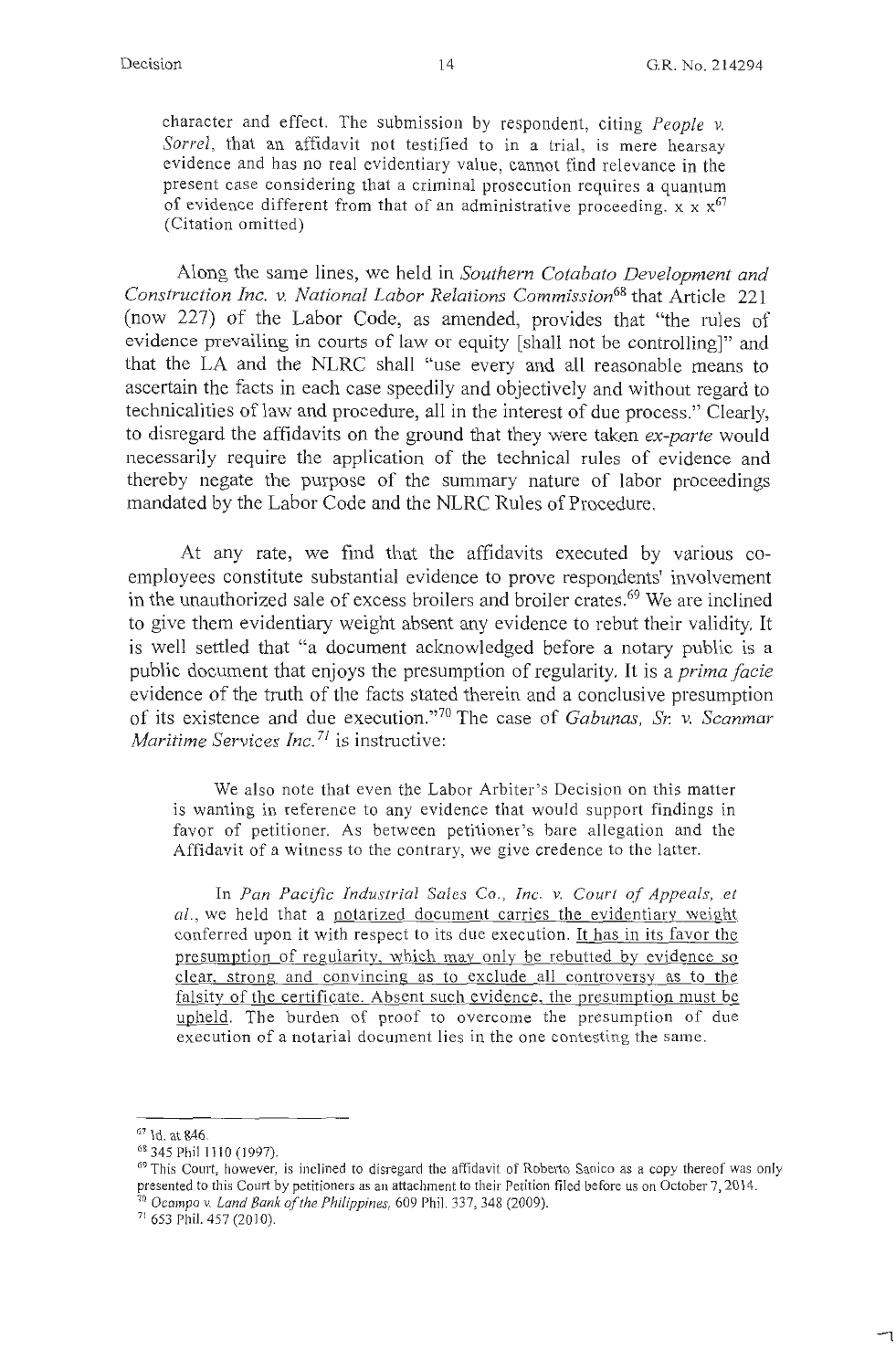Petitioner failed to present convincing evidence to rebut the assertions made by Mr. Esta on a crucial point. The CA stated that while it was ready to construe in favor of labor in case of doubt, and **while the Affidavit of Mr. Esta could be considered self-serving, there was absolutely no evidence to rebut this Affidavit; hence, the Affidavit must be believed.<sup>72</sup>**(Emphasis supplied)

The case of *Canete v. National Labor Relations Commission73* is also instructive, *viz.:* 

Petitioner now contends that the NLRC committed grave abuse of discretion amounting to lack or excess of jurisdiction in holding that he was validly dismissed despite the failure of private respondents to sufficiently prove just cause. He argues that the unsworn statements and documents they submitted are inadmissible as evidence as they are mere hearsay and without probative value.

The contention is without merit. **The documents submitted by private respondents before the Labor Arbiter are not hearsay and can be accorded probative value because Sec. 3, Rule V, of the New Rules of Procedure of the NLRC specifically allows the parties to submit position papers accompanied by all supporting documents including the affidavits of their respective witnesses which take the place of their testimony.** It is not necessary that the affidavits and other documents presented conform with the technical rules of evidence since in labor cases the rules of evidence prevailing in courts of law or equity are not controlling. It **is sufficient that the documents submitted by the parties have a bearing on the issue at hand and support the positions taken by them.**  $x \times x^{74}$  (Emphasis supplied)

Notably, while respondents underlined the supposed irregularities which attended the execution of the affidavits, it bears emphasis that at no time in the proceedings before the labor tribunals did respondents present contrary proof to petitioners' testimonial evidence other than their mere denials of culpability. Moreover, the affidavits presented by petitioners cannot simply be disregarded absent any proof that petitioners exerted undue pressure on the affiants, $^{75}$  or that they committed falsehood in their statements.<sup>76</sup>

On this point, we give emphasis and credence to the affidavit of Acoba and the joint affidavit of Enriquez and Moratin, respondents' co-employees, and who, by their own admissions, were among those similarly involved in the unauthorized sale of excess broilers together with respondents. Equally important is the affidavit of Fuentes, another co-employee of respondents, who attested to respondents' participation in the unauthorized sale of broiler crates. It is not without precedent in jurisprudence that affidavits of various co-employees constitute substantial evidence to prove the charge against the

<sup>72</sup> Id. at 465. 73 374 Phil 272 (1999). 74 Id. at 277-288.

*<sup>75</sup> Capitol Medical Cente1; Inc.* v *National labor Relations Commission,* 496 Phil. 704, 720 (2005).

<sup>76</sup>*INC Shipmanagement, Inc.* v. *Moradas,* 724 Phil 374,396 (2014).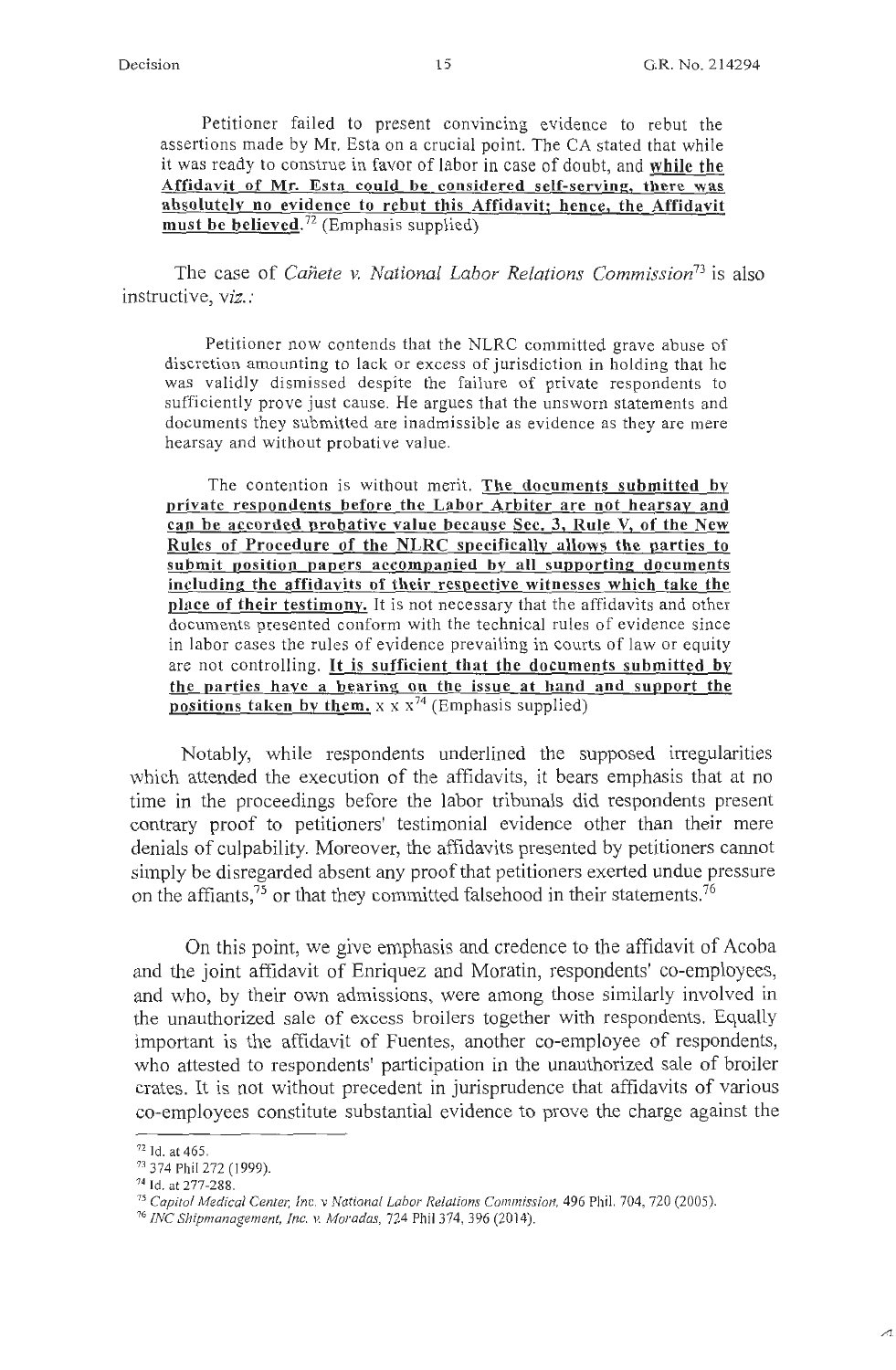$\sim$ 

employee subject of the illegal dismissal case. The statements of coemployees, are, in fact, given utmost weight and credence, and cannot simply be set aside. 77 Thus, in *Punongbayan and Araullo (P&A) v. Lepon,* 78 this Court held that the affidavits of co-employees are sufficient basis for the employer's loss of trust and confidence on the dismissed employee:

Here, respondent did not adduce evidence to show that the affiants, including Ramilito L. Nanola (Nanola), Wendell D. Ganhinhin (Ganhinhin), Sophia M. Verdida (Verdida), and Cielo C. Diano (Diano), all of whom were employed by P&A, were coerced to execute an affidavit prejudicial to respondent.

**xxxx** 

As correctly held by both the Labor Arbiter and the NLRC, these affidavits constitute substantial evidence to prove that respondent committed acts breaching the trust and confidence reposed on him by P&A. The colleagues and subordinates of respondent executed the affidavits based on their personal knowledge, and without any proof of coercion. Their statements, as discussed below, corroborate each other and leave no room for doubt as to the acts committed by respondent.<sup>79</sup>

Considering the foregoing premises, we hold that petitioners had sufficiently discharged its burden in proving that respondents were indeed involved in the unauthorized sale of excess broilers and broiler crates. By regarding the various affidavits supporting respondents' transgressions as unsubstantial, it appears that the CA is requiring petitioners to prove respondents' culpability over and above the quantum of proof of substantial evidence, which, as discussed above, is contrary to law and settled jurisprudence. "The standard of substantial evidence is satisfied where the employer has reasonable ground to believe that the employee is responsible for the misconduct, and his participation therein renders him unworthy of the trust and confidence demanded by his position."<sup>80</sup>

## **Substantive Due Process.**

Proceeding from the above conclusion, the pivotal question that must be answered now is whether respondents' acts amounted to serious misconduct, fraud or willful breach of trust and confidence, or were tantamount to a commission of a crime, which justified their dismissal from employment.

It is worth noting at this point that it was error on the part of the CA to discuss the propriety of petitioners' dismissal on the ground of abandonment as such defense was never raised by petitioners during the proceedings before the LA and the NLRC.

<sup>77</sup>*Lopez v. Alturas Group of Companies, supra* note 48 at 129. 78 *Supra* note 64.

<sup>79</sup> Id. at 324-325.

<sup>8</sup> ° *Falguerav. Linsangan,* <sup>32</sup> 1 Phil. 736, 748 ( 1995).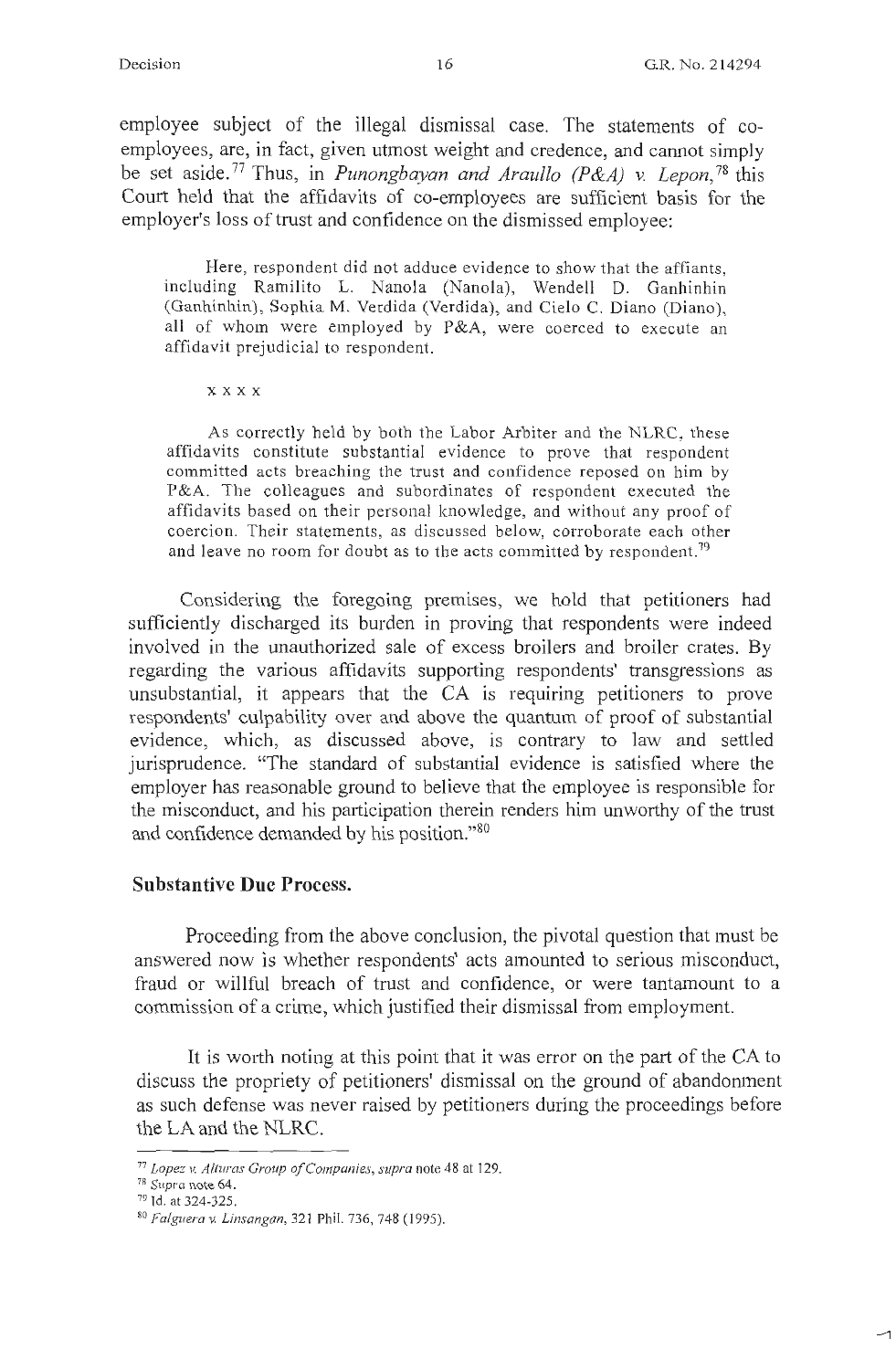At any rate, Article 297 of the Labor Code enumerates the just causes for termination. It provides:

ARTICLE 297. Termination *by employer.* - An employer may terminate an employment for any of the following causes:

(a) Serious misconduct or willful disobedience by the employee of the lawful orders of his employer or representative in connection with his work;

#### **XXX**

(c) Fraud or willful breach by the employee of the trust reposed in him by his employer or duly authorized representative;

(d) Commission of a crime or offense by the employee against the person of his employer or any immediate member of his family or his duly authorized representative; x x x

The CA held in its September 5, 2014 Decision that "[petitioners] failed to sufficiently establish the charge against [respondents] which was the basis for [their] loss of trust and confidence that warranted their dismissal."<sup>81</sup> In this regard, petitioners argued that their defenses are not limited to breach of trust and confidence but also serious misconduct, fraud, and commission of a crime under Article 282 (now Article 297) of the Labor Code.

We have defined misconduct as "the transgression of some established and definite rule of action, a forbidden act, a dereliction of duty, willful in character, and implies wrongful intent and not mere error in judgment. For serious misconduct to justify dismissal under the law, "(a) it must be serious, (b) must relate to the performance of the employee's duties; and (c) must show that the employee has become unfit to continue working for the employer.<sup>182</sup>

In this regard, we opine that respondents' acts constitute Serious Misconduct which would warrant the *supreme penalty* of dismissal. Notably, the facts of the case reasonably establish with certainty: (1) that excess broilers and crates were being illegally sold in Tarlac; and (2) that respondents were involved in the anomalous transaction.

We agree, likewise, with the petitioners that the unauthorized sale of excess broiler and broiler crates constitutes an act of dishonesty, a breach of trust and confidence reposed by JR Hauling upon them.

<sup>&</sup>lt;sup>81</sup> Rollo, p. 54.<br><sup>82</sup> Nagkakaisang Lakas ng Manggagawa sa Keihin (NLMK-OLALIA-KMU) v. Keihin Philippines Corporation, 641 Phil. 300, 310 (2010).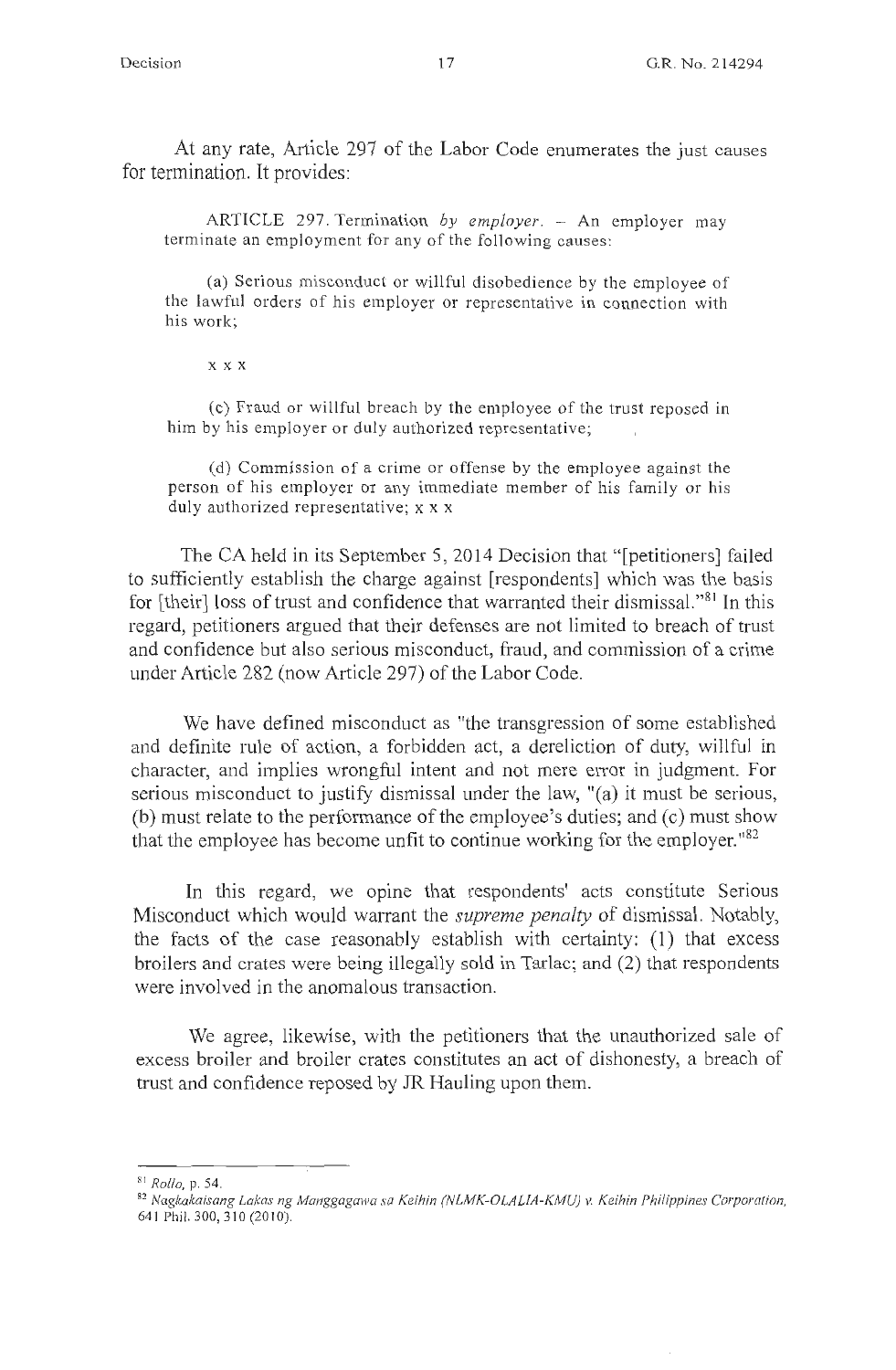Loss of trust and confidence as a ground for dismissal of employees covers employees occupying a position of trust who are proven to have breached the trust and confidence reposed on them. Moreover, in order to constitute a just cause for dismissal, the act complained of must be workrelated and shows that the employee concerned is unfit to continue working for the employer. In addition, loss of confidence as a just cause for termination of employment is premised on the fact that the employee concerned holds a position of responsibility, trust and confidence or that the employee concerned is entrusted with confidence with respect to delicate matters, such as the handling or care and protection of the property and assets of the employer. The betrayal of this trust is the essence of the offense for which an employee is penalized."<sup>83</sup> In this regard, it is not the job title but the nature of the work that the employee is duty-bound to perform which is material in determining whether he holds a position where greater trust is placed by the employer and from whom greater fidelity to duty is concomitantly expected.<sup>84</sup>

Petitioners, as drivers/helpers, were entrusted with the custody, delivery and transportation of the broilers and broiler crates, including their proper handling and protection, in accordance with the directives of JR Hauling and instructions of its clients. To stress, respondents are performing the core business of JR Hauling. Thus, even on the premise that respondents were not occupying managerial or supervisory positions, they were, undoubtedly, holding positions of responsibility. As to respondents' transgressions *i.e.*, the unauthorized sale of broilers and broiler crates, the same are clearly work. related as they would not have been able to perpetrate the same were it not for their positions as drivers/helpers of JR Hauling.

In fine, we hold that there is just cause for respondents' dismissal from the service.

### **Procedural Due Process.**

The Implementing Rules in relation to Article 297 of the Labor Code provides for the procedure that must be observed in order to comply with the required procedural due process in dismissal cases, *to wit:* 

a) A written notice served on the employee specifying the ground or grounds for termination, and giving said employee reasonable opportunity within which to explain his side .

b) A written notice of termination served on the employee indicating that upon due consideration of all circumstances, grounds have been established to justify his termination.

<sup>83</sup> *Cruz, Jr. v. Court of Appeals, 527 Phil. 230, 243 (2006).* 

<sup>84</sup>*Abel v. Phi/ex Mining Corporation,* 6 12 Phil. 203,215 (2009).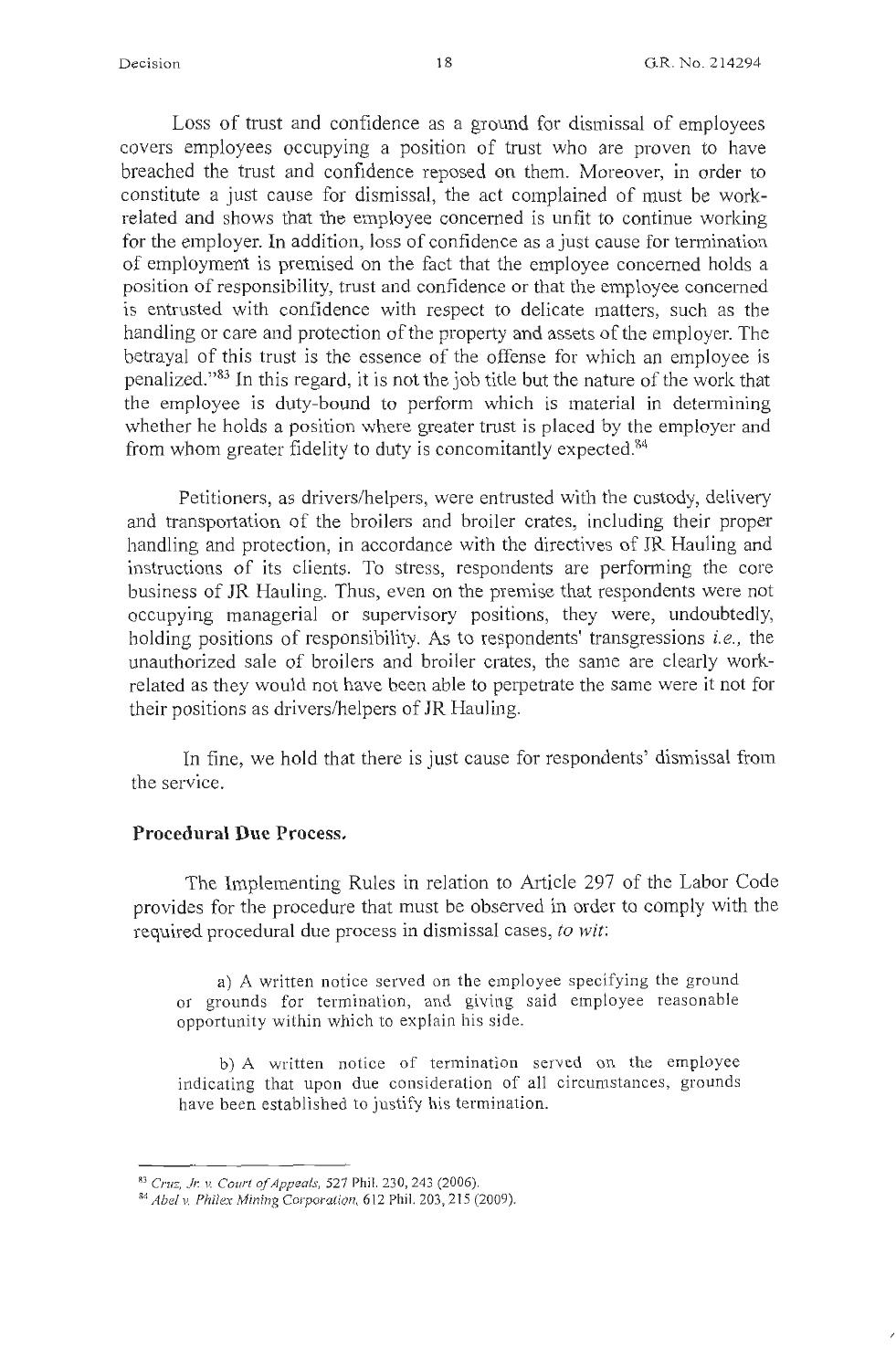$-$ r.

Petitioners admit that no written notice to explain and written notice of termination were served upon respondents. Their defense, however, is premised on their assertion that it was respondents themselves which prevented JR Hauling from serving upon them the written notices when they failed to report for work after they were confronted by management of their alleged transgressions. We are not persuaded.

At the outset, respondents were adamant in their pleadings before the LA and the NLRC that JR Hauling dismissed them from employment without notice and hearing and/or investigation when management allegedly displayed their pictures at the gate and barred them from entering the company premises. 85 Interestingly, petitioners failed to categorically deny these allegations. It is worth noting that Section 11 , Rule 8 of the Rules of Court, which supplements the NLRC Rules of Procedure,<sup>86</sup> provides that allegations which are not specifically denied are deemed admitted.<sup>87</sup>

Even on the premise that it was the respondents who refused to report for work, the same does not exculpate petitioners from observing the basic principles of due process before respondents can be dismissed from employment. To be clear, if petitioners were adamant to give respondents the opportunity to explain their side and refute the accusations made against them, petitioners should have served the notices personally to respondents, or where their whereabouts are unknown, such as in this case, by courier or registered mail at their last known addresses indicated in their employee file maintained or in the possession of JR Hauling. This, however, petitioners failed to do.

In light of the above premises, there being just cause for the dismissal but considering petitioners' non-compliance with the procedural requisites in terminating respondents' employment, the latter are entitled to nominal damages in the amount of P30,000.00 each in line with existing jurisprudence.<sup>88</sup>

## **Respondents claims for salary differentials.**

In detennining an employee's entitlement to his monetary claims, the burden of proof is shifted from the employer to the employee depending on the nature of the money claim prayed for. In claims involving payment of salary differentials, this Court has held that the burden rests on the employer to prove payment following the basic rule that "in all illegal dismissal cases, the burden rests on the defendant to prove payment rather than on the plaintiff to prove non-payment." 89 This rationale is supported by the fact that all

<sup>&</sup>lt;sup>85</sup> Rollo, pp. 171 & 182.<br><sup>86</sup> 2011 NLRC RULES OF PROCEDURE, AS AMENDED, Rule 1, Sec. 3.<br><sup>87</sup> *Traders Royal Bank v. National Labor Relations Commission*, 378 Phil. 1081, 1087 (1999).

<sup>&</sup>lt;sup>88</sup> Dela Rosa v. ABS-CBN Corporation, G.R. No. 242875, August 28, 2019.<br><sup>89</sup> *Minsola v. New City Builders*, G.R. No. 207613, January 31, 2018.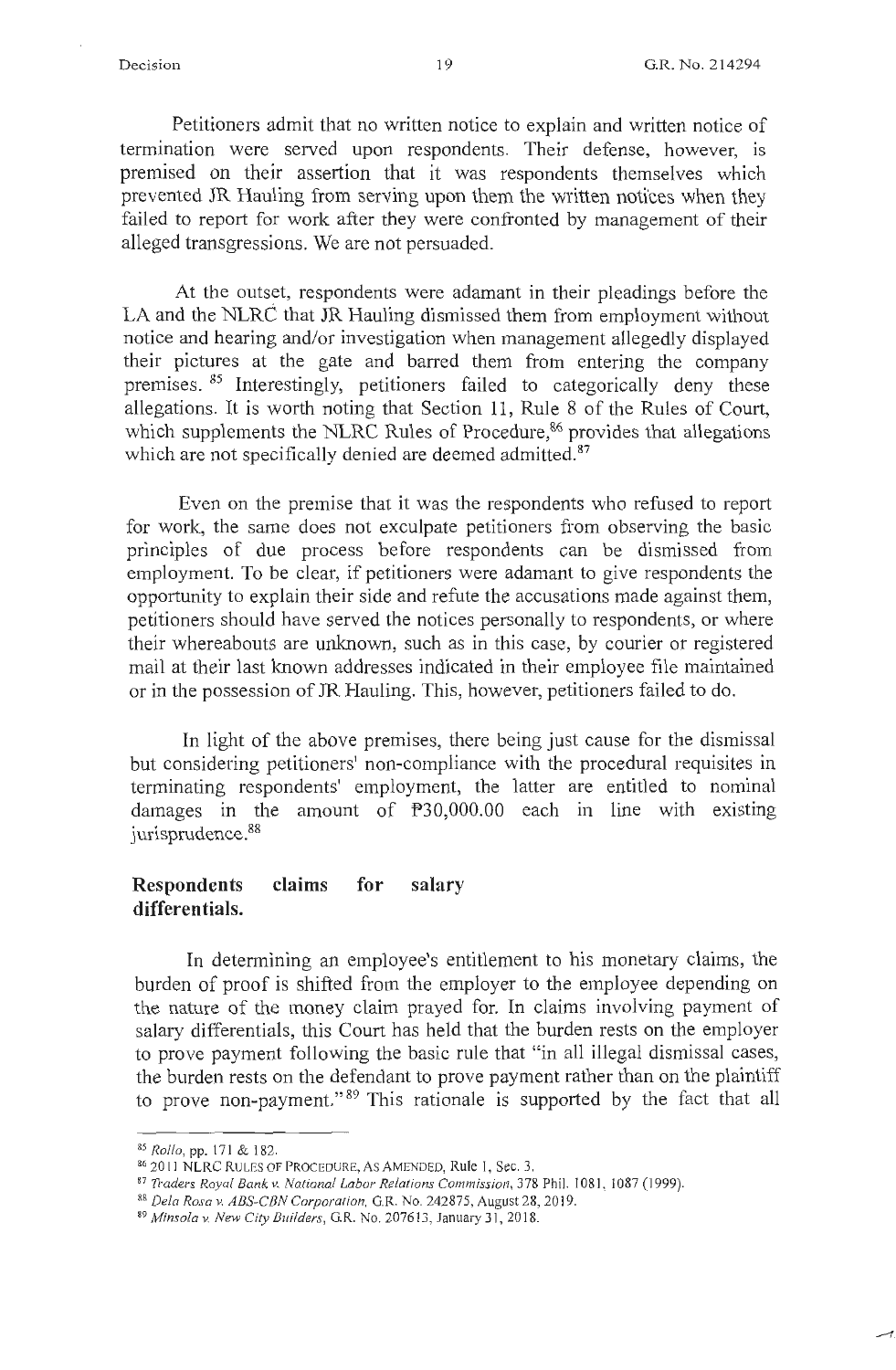pertinent personnel files, payrolls, records, remittances and other similar documents which show that the salary differentials have in fact been paid are not in the possession of the worker but are in the custody and control of the employer

In this regard, petitioners claimed that respondents were receiving an average daily salary rate of P600 a day which is beyond the minimum daily wage rate under Wage Order No. RBIII-15, which supposedly states, among others, that the minimum wage in non-agricultural establishments, such as JR Hauling, whose total assets is less than Thirty Million Pesos (P30,000,000.00), is Three Hundred Eight Pesos (P308). 90 Petitioners then presented copies of JR Hauling's audited financial statements<sup>91</sup> which indicated that their total assets for 2010 only amounted to Twenty Four Million Forty Nine Thousand Nine Hundred Five and 51/100 Pesos (P24,049,905.5 l).

In any case, petitioners failed to present evidence to disprove respondents' allegations that they were merely completing one trip per day, and would thus earn only P300 per day, which is clearly below the minimum wage rate provided for by law. We thus find no reversible error in the Decision of the CA granting respondents' claim for salary differentials, subject to the applicable prescriptive periods.

As regards respondent Mapue, he should be dropped as partyrespondent there being no proof that he acted in bad faith or with malice vis-avis the dismissal of the respondents.

**WHEREFORE,** the Petition is **PARTLY GRANTED.** Respondents Gavino L. Solamo, Ramil Jerusalem, Armando Parungao, Rafael Caparos, Jr., Noriel Solamo, Alfredo Salangsang, Mark Parungao, and Dean V. Calvo are hereby **DECLARED** to have been **DISMISSED FOR CAUSE.** However, for failure of petitioner JR Hauling Services to comply with procedural due process requirements, it is **ORDERED TO PAY** the respondents the sum of P30,000.00 each by way of nominal damages. Moreover, JR Hauling Services is held **LIABLE TO PAY** respondents' salary differentials subject to applicable prescriptive periods.

Respondent Oscar Mapue is **DROPPED** as party-respondent there being no showing that he acted in bad faith or with malice.

The case is **REMANDED** to the Labor Arbiter for the re-computation of respondents' salary differentials subject to applicable prescriptive periods.

<sup>&</sup>lt;sup>90</sup> CA *rollo*, p 151.

<sup>&</sup>lt;sup>91</sup> Id. at 160-163.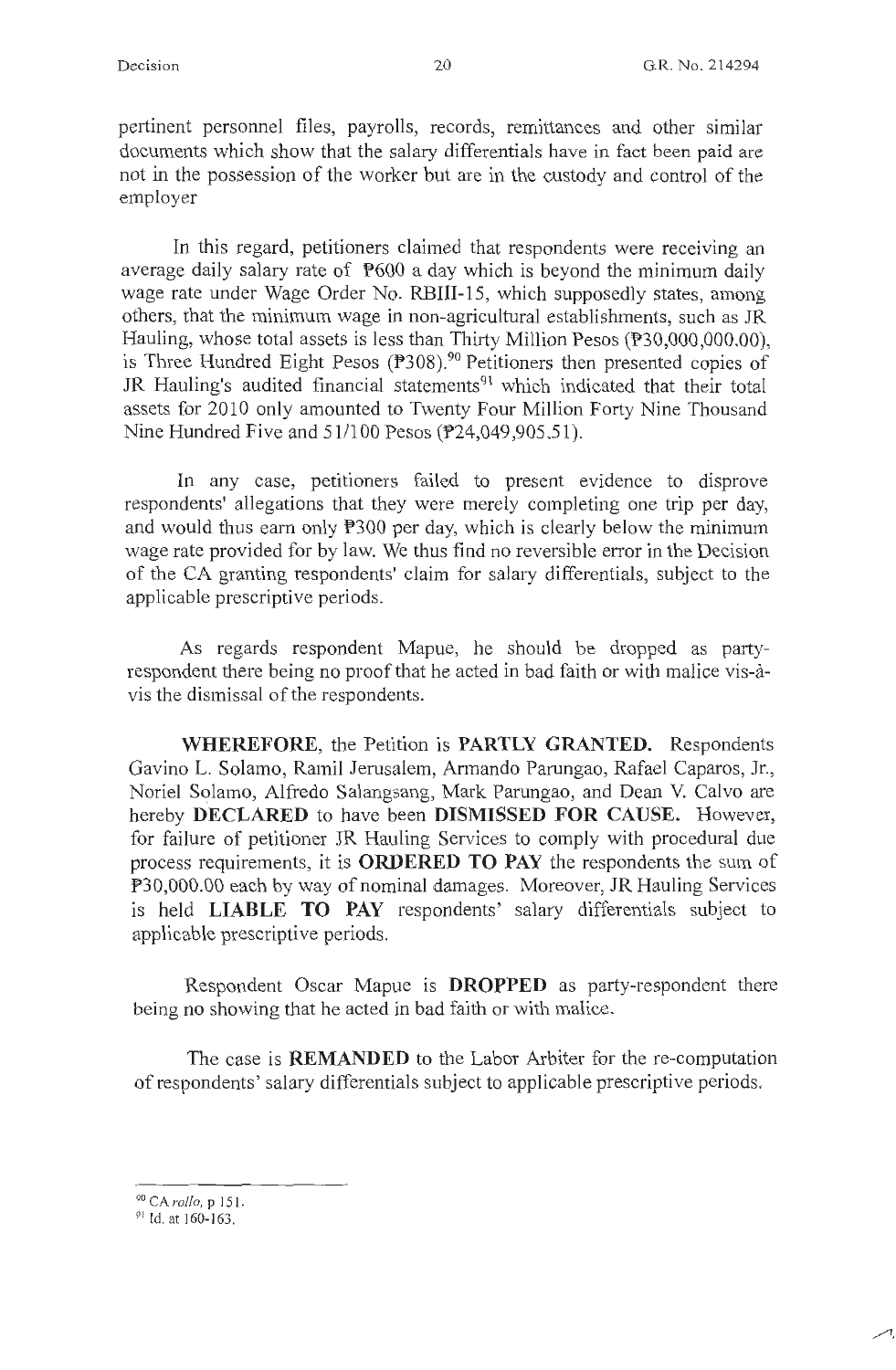**SO ORDERED.** 

**RAMO** VANDO Associate Justice

WE CONCUR:

**ESTELA M. PERLAS-BERNABE** Senior Associate Justice Chairperson

**HENRI JE B. INTING** 

Associate Justice

**EDGARDO L. DELOS SANTOS** Associate Justice

On leave. **PRISCILLA J. BALTAZAR-PADILLA**  Associate Justice